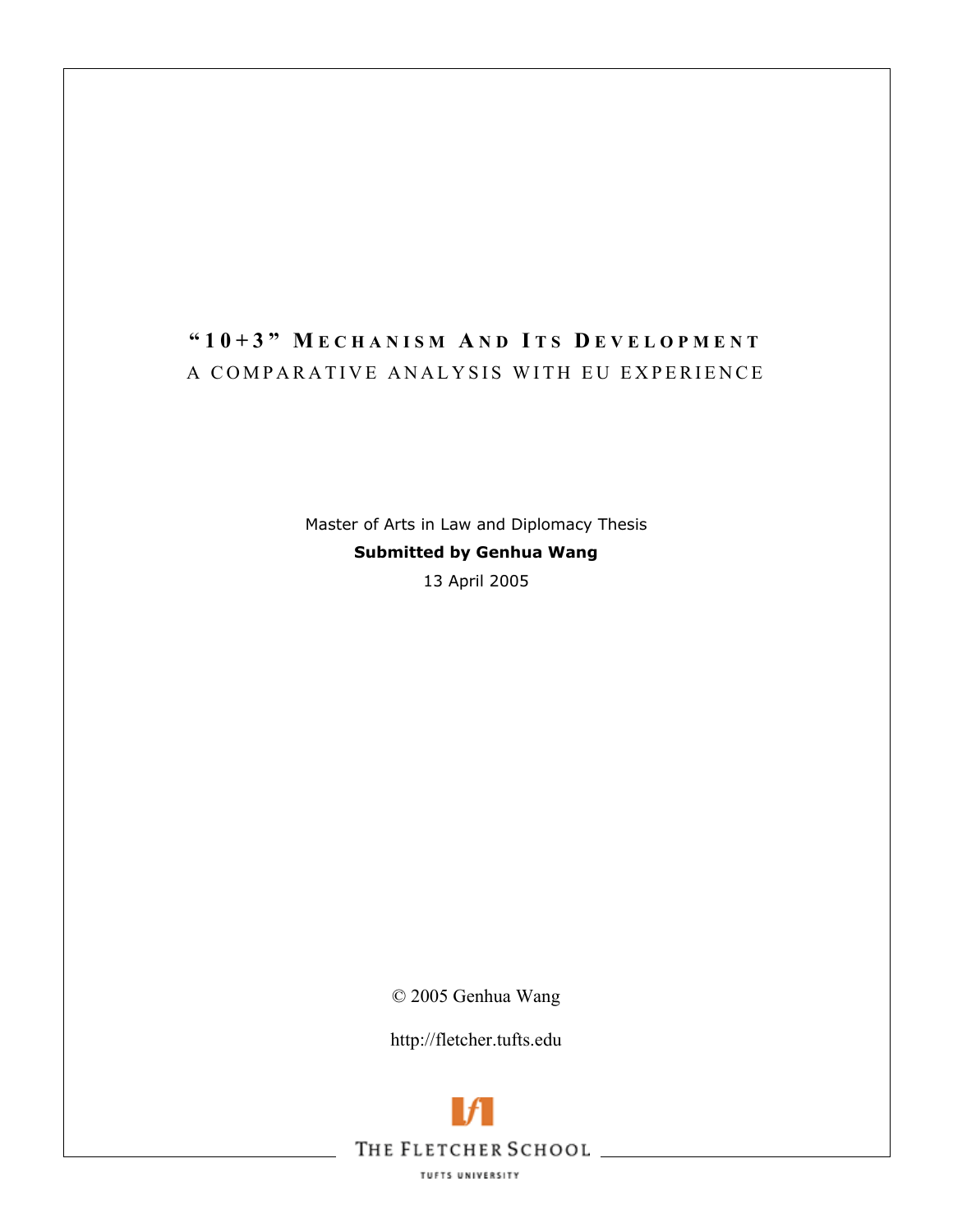In December 27-29, 2004, the  $8<sup>th</sup>$  "ASEAN plus 3" or "10+3" summit meeting—between 10 members of Association of Southeast Asian Nation (ASEAN) and three Northeast Asia countries of China, Japan and South Korea—was held in Vientiane, Laos. The first "ASEAN plus 3" summit meeting was held in December 1997, at that time ASEAN had 9 countries—Thailand, Singapore, Indonesia, Malaysia, Brunei, Philippine, Vietnam, Cambodia and Laos, with Myanmar waiting for accession. That summit meeting was the first time that the East Asia country leaders gathered without any other participants from outside of the region. Since then, the "ASEAN  $+$  3" meeting has been held regularly each year. After Myanmar joined ASEAN in 1999, this meeting was called the 10+3 mechanism. Since its coming into being, the framework has been trying to solve regional problems and promote regional cooperation

Compared with the high integration level of Europe Union, 10+3 mechanism is still in its very preliminary period of promoting East Asia regionalization; and it probably won't reach the level of EU in the foreseeable future, owing to different driving forces and constraints in the two regions. One of the major elements that guarantee EU achievement is said to be the homogeneity of democratic system in each member country, which 10+3 mechanism is going to lack for quite some time in the future. On the other hand, the willingness of promoting regionalization manifested by East Asia countries derives more from the desire for economic stability and continuing growth, in contrast with the longing for permanent security in West European countries in the early 50s. Different constraints and motivations determine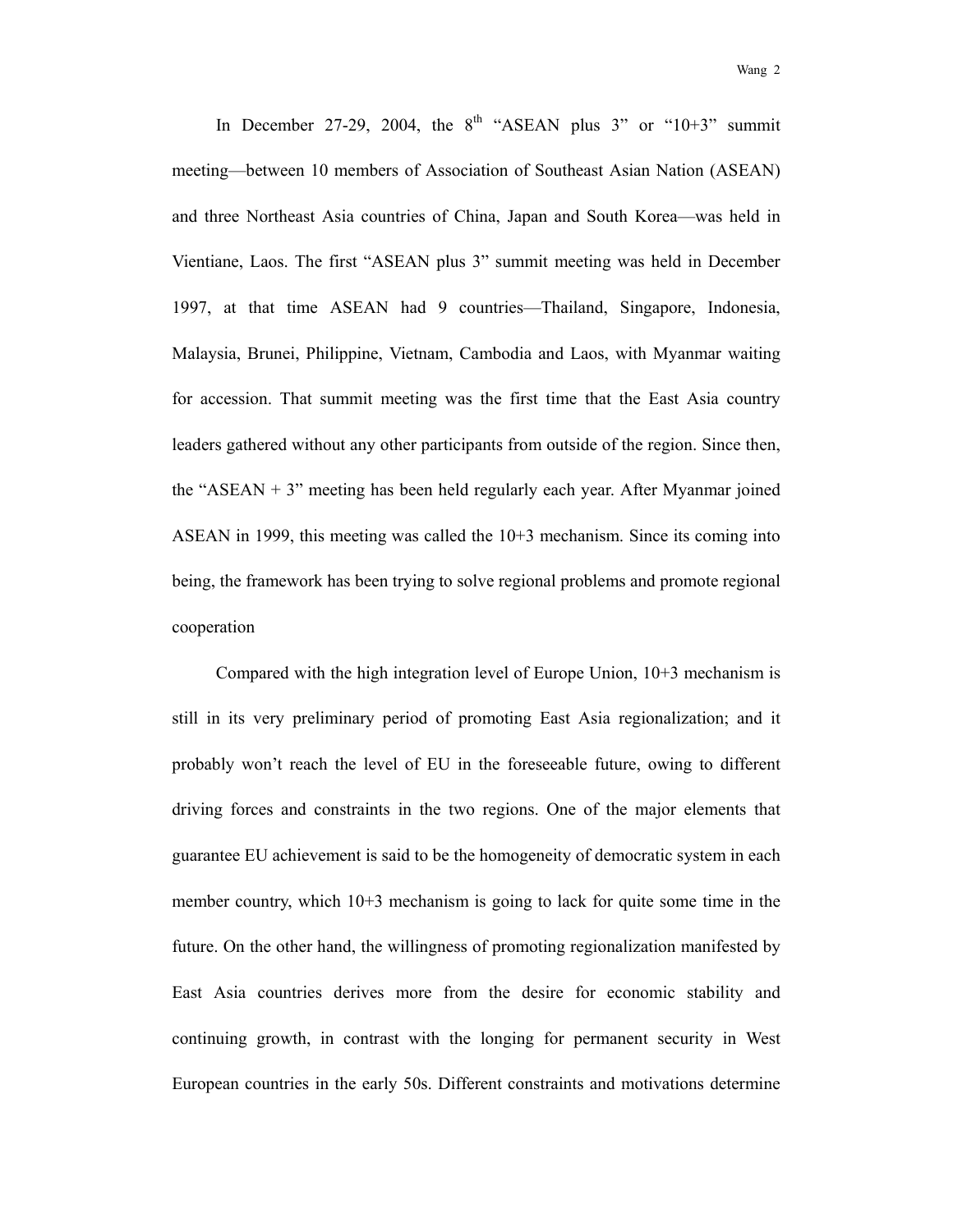the different path of integration in these two regions.

With all the differences, there are some interesting similarities between the development of 10+3 and the early EU experience. To name only a few, 10+3 was born out of the East Asia financial crisis, while European integration came after the scourge of World War II; Before the initiation of Free Trade Agreements (FTA) were put on the table, there was an episode of Bilateral Monetary Swap Agreements in East Asia, in contrast with that of Coal and Steel Community in Europe before it started building a common market. Taking into account all the similarities and differences, a comparative analysis of these two integration processes might produce some useful findings for future development of  $10+3$  mechanism. This thesis, when combing the evolution and projecting the future of 10+3 process, tries to explore similarities and differences of these two integration process, for the purpose of extracting useful EU integration experiences while recognizing specific distinctions and constraints in East Asia. The thesis basically consists of four parts. The first part explores the genesis and evolution of 10+3 and theoretical diagnosis of its driving force. The second part addresses the two crucial steps of  $10+3$ : the financial cooperation and the initiation of various FTAs across the region. The third part set forth the development of institution building, security cooperation in the framework. The fourth part argues that regional relations with United States will be indispensable in the future. The concluding part discusses various uncertainties on the development of 10+3.

## **Context and Genesis**

McCormick, author of *the European Union*, summarized several causes for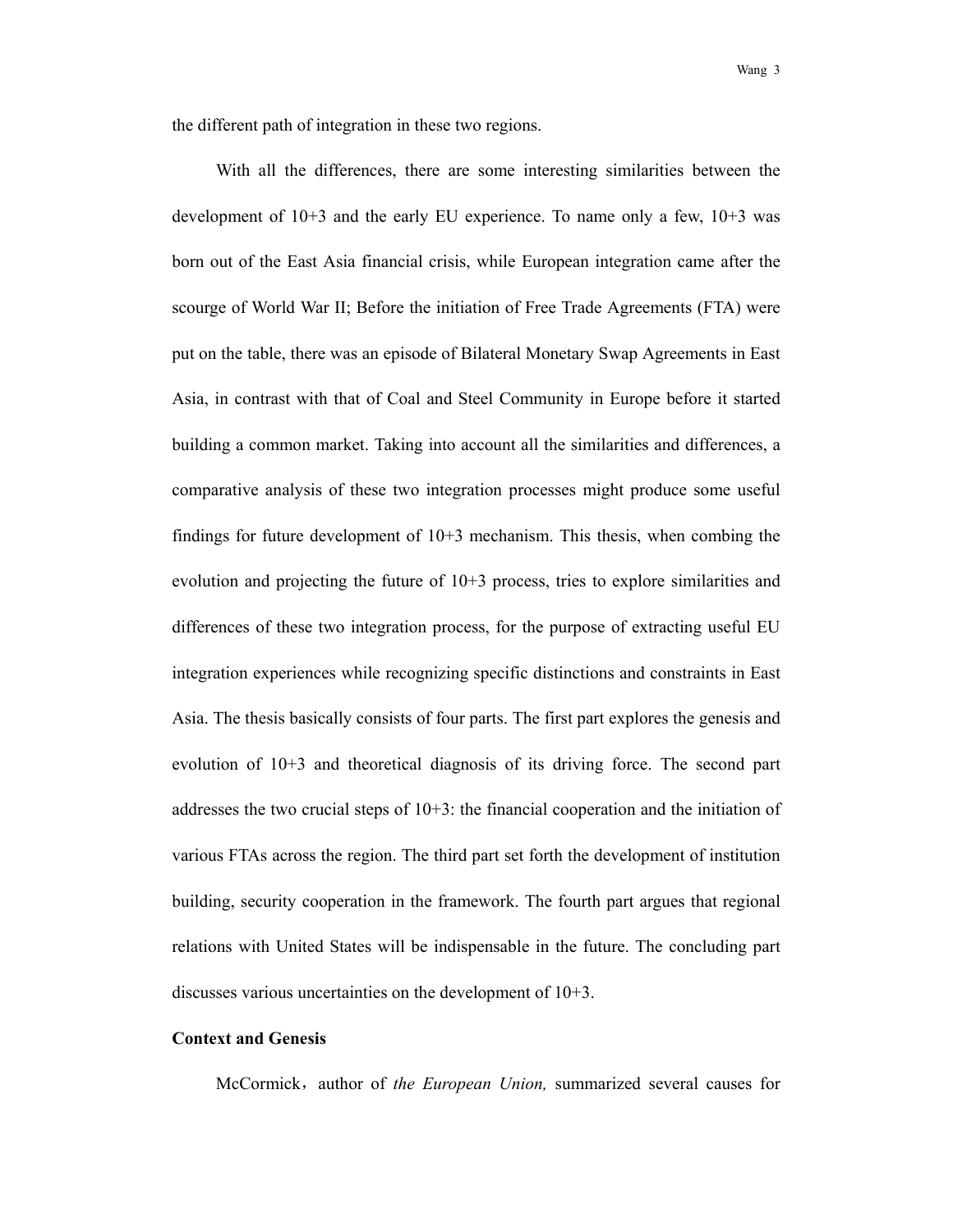wang 4

integration: Countries are united by force; they went together to confront a common enemy; they start from their shared values and agree putting themselves under the governance of a new institution; or they each want to advance economic growth and improve their people's living standards more quickly and effectively by uniting each other<sup>1</sup>. Specifically, McCormick argues that although economic factors played a major role in European integration after World War II, the initial task for European cooperation is on security issues--avoiding the reappearance of the entrenched France-German rivalry.<sup>2</sup>

The background for East Asian regionalization is complicated. First, even the concept of East Asia itself is rather confusing. Most of European countries live in a one-piece continent, only a few separated by the Atlantic Ocean; while East Asia as a geographic region is completely different, with many countries scattered in the Pacific Ocean ( Map 1 ). The exact meaning of East Asia used to be ambiguous. Geographically it often refers to the vast area in the eastern part of Asia, including Russia's Siberian territory, Mongolia, North and South Korea, Japan and China. In modern international relations, however, it is often related to affairs with China, Japan and the two Koreas--South Korea and North Korea, with Southeast Asia countries included only occasionally. People sometimes don't care too much about the difference among East Asia, Northeast Asia or Southeast Asia. At the same time, East Asia area has other appellations, most famous of which is West Pacific Rim-- often called by East Pacific countries including US, or Far East—an older term used typically by Britain and other European countries.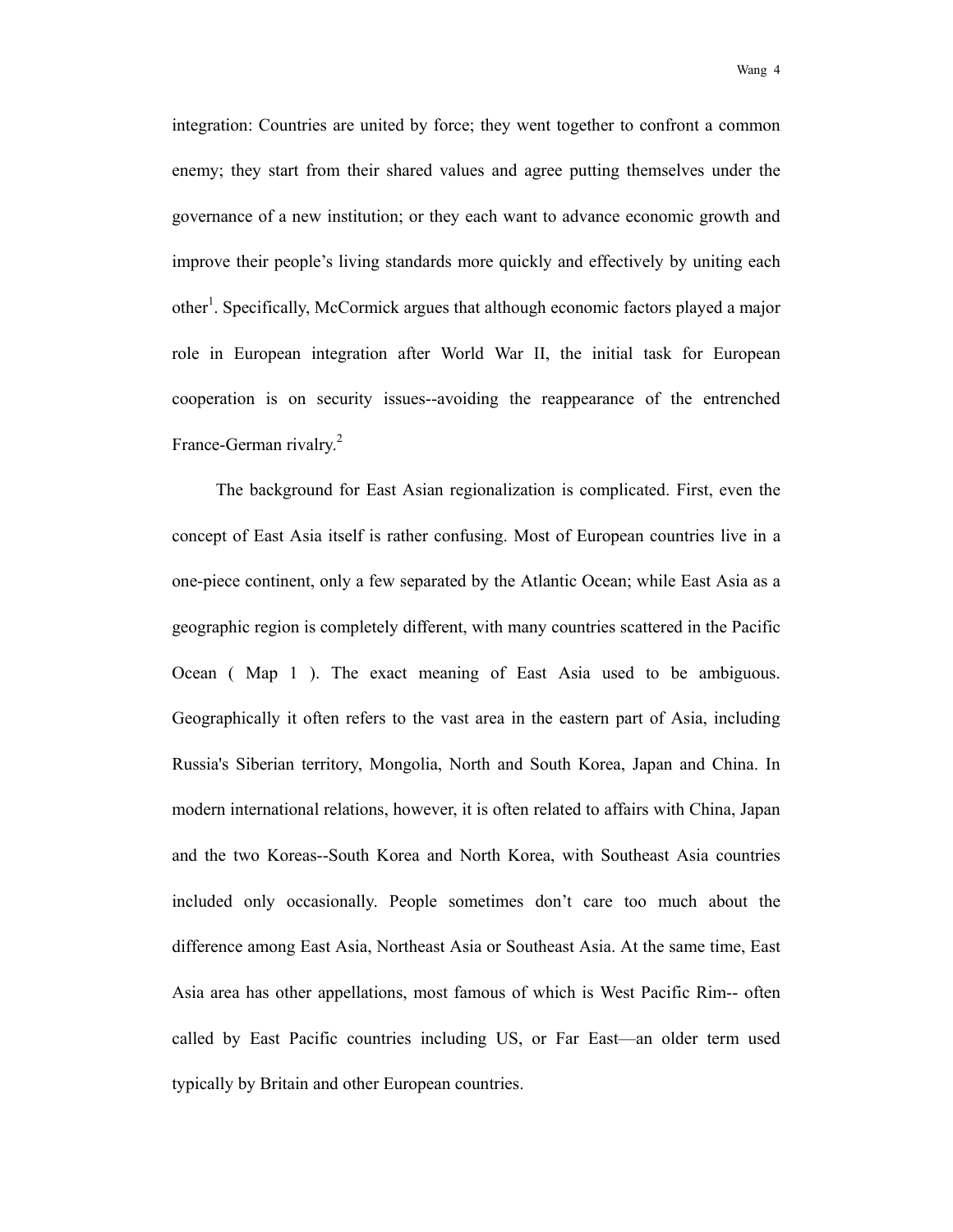

However, from 1990s on, the definition of East Asia seemed to be more clear.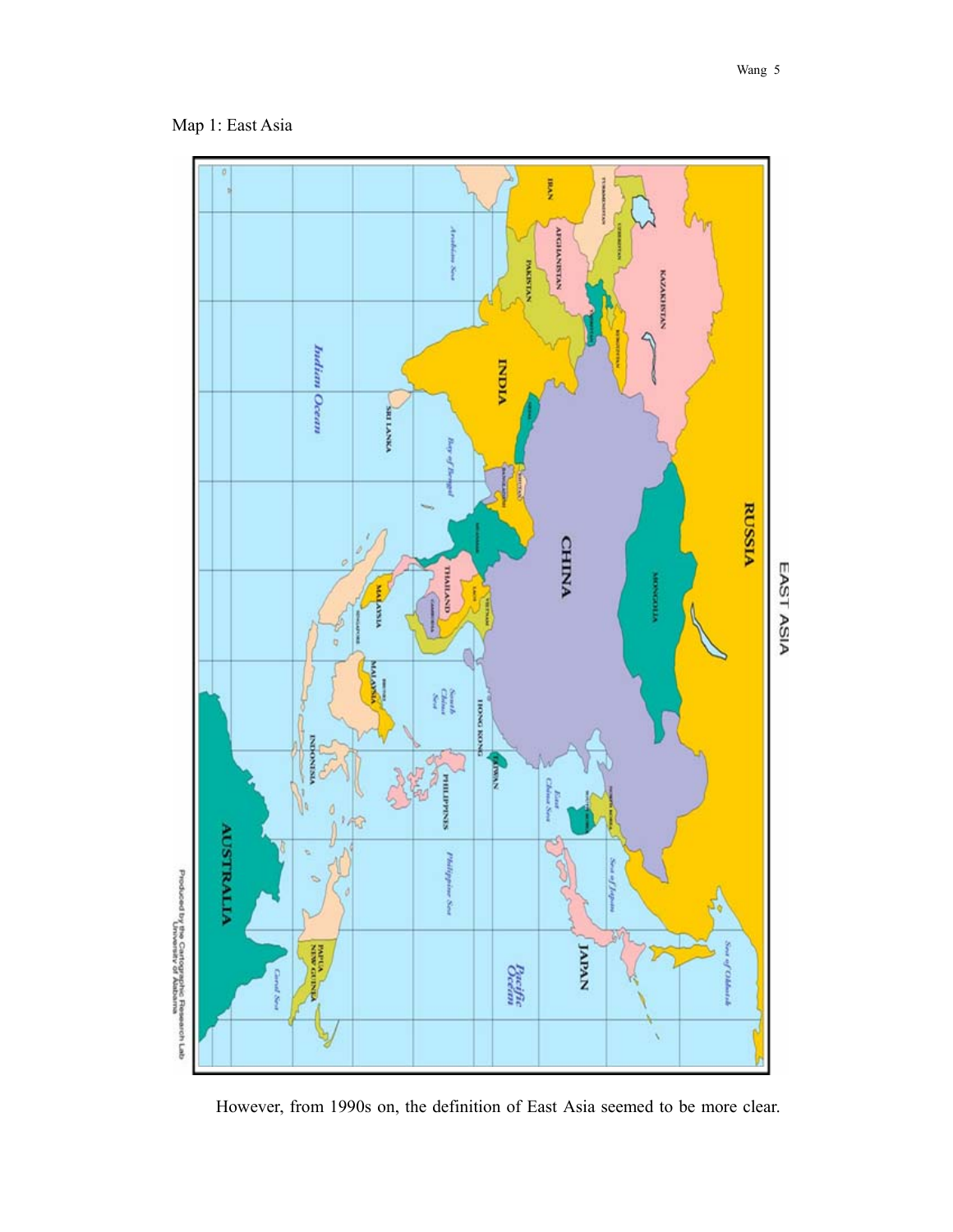wang 6 metatra ng mga 1999 na mga 1999 na mga 1999 na mga 1999 na mga 1999 na mga 1999 na mga 1999 na mga 199

When former Malaysia Prime Minister Mahathir Mohamed floated the idea of East Asia Economic Community in 1991, the concept of East Asia was clear--it implied exactly the Southeast Asian including the Indo-China countries, and Japan, South Korea and China<sup>3</sup>. After the East Asia Summit Initiative was declared in the 2002 summit meeting, the geographic scope of East Asia became increasingly fixed. When the first East Asia Summit comes true in 2005<sup>4</sup>, this new content of East Asia will be more recognized.

The increasingly well defined concept of East Asia indicates the rising emergence of a regional identity on one hand; however, on the other hand, it implies that the formation of an East Asia identity is only a short story. Unlike the long desire for a "United States of Europe" in European countries, there had never been such an idea of East Asia federation during the long history in this region. The major reason for this was probably that the natural separation by Pacific Ocean hindered the ambition of these continental powers, including the Chinese Empire, to conquer the oceanic states. There is another reason which is closely related to the first one. China was traditionally a self-sufficient agrarian empire thanks to its vast cultivated land in the continent, which made its survival seldom dependent on conquer other lands by nomadic aggression or sea expansion.

The first ambition of uniting this area by the oceanic state of Japan was defeated by the Alliance during World War II. Thanks to its strong naval power which greatly increased its force projecting capability, Japan wanted to unite this region under the banner of "Great East Asia Co-prosperity Sphere".<sup>5</sup> It is the first regional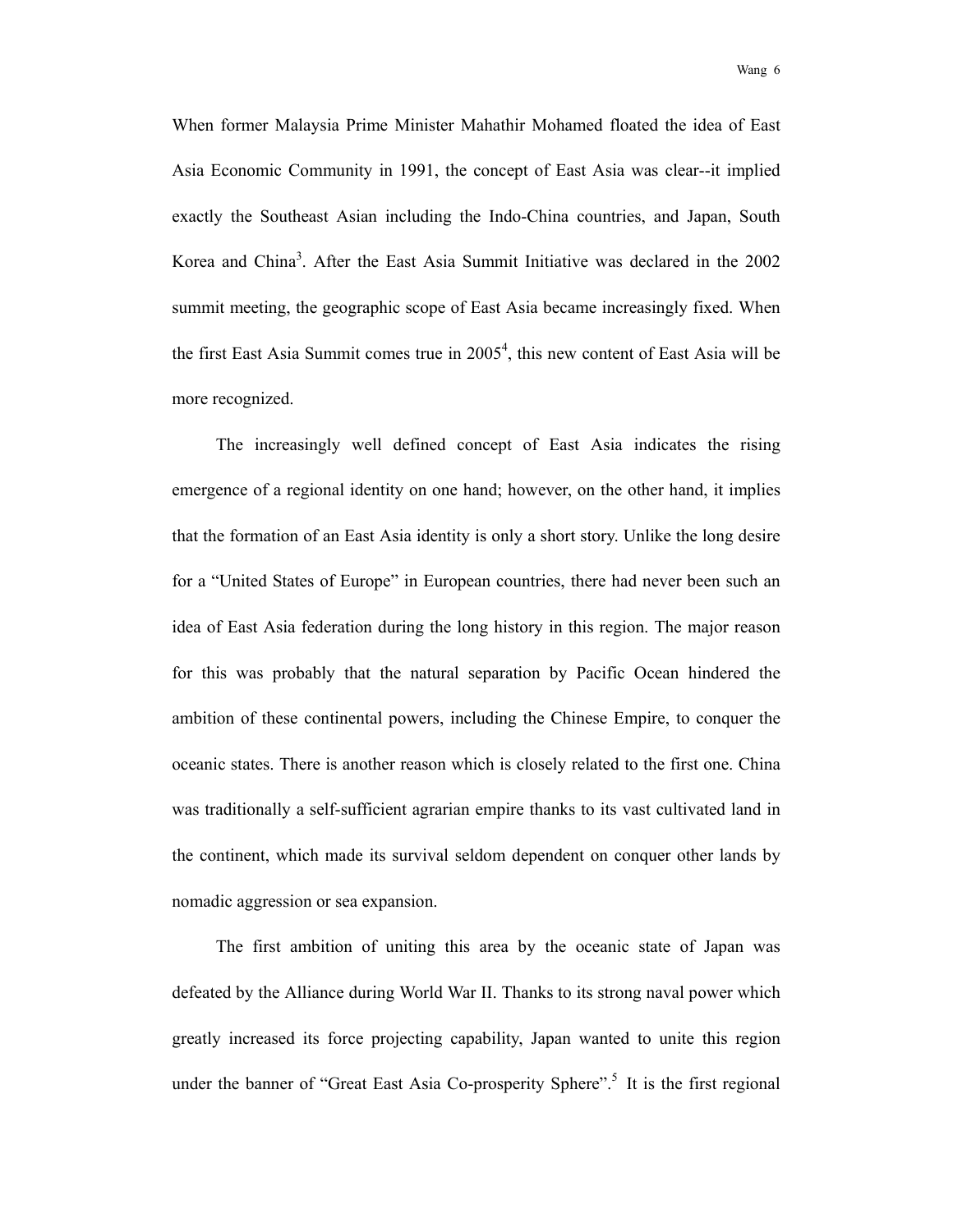wang 7

state which possessed such an ambition. Japan's defeat proved the same rationale as Europe powers did that the attempt to unite a region by force is unacceptable in modern international system. However, Japan's ambition showed that in East Asia there could be an identity of one region.

When Cold War era ensued, there is little room for the consolidation of East Asia identity. In the context of East-West struggle, countries in East Asia were inevitably divided. Although regionalism arrived in Southeast Asia with a certain institutional form as is shown by ASEAN, its rationale was closely associated with the balance and counterbalance of power strategies, not so much with economic integration, still less the sense of regional identity. The promotion of regional cooperation was only sincere hope arising out of numerous potential conflicts in the region. In Northeast Asia the concept of regionalism was literally non-existent, owing to the geopolitical confrontation and ideological opposition among regional states.

When time passed into early post-cold war era, there appeared many elements contributing to East Asia regionalism. In the economic field, the transformation of the economic structure and the increase of intra-regional trade volumes activated the stepping up of regional economic interdependence<sup>6</sup>. In the political field, the cold war structure was eased. National confrontations were replaced by intra-regional dialogues, economic interactions and cross-border networks. At the same time, ASEAN actively drove the pace of regionalism in order to expand its export and to gain more inhternational influence. Some groupings which involved regional countries appeared. In 1989, Asia Pacific Economic Cooperation (APEC) which was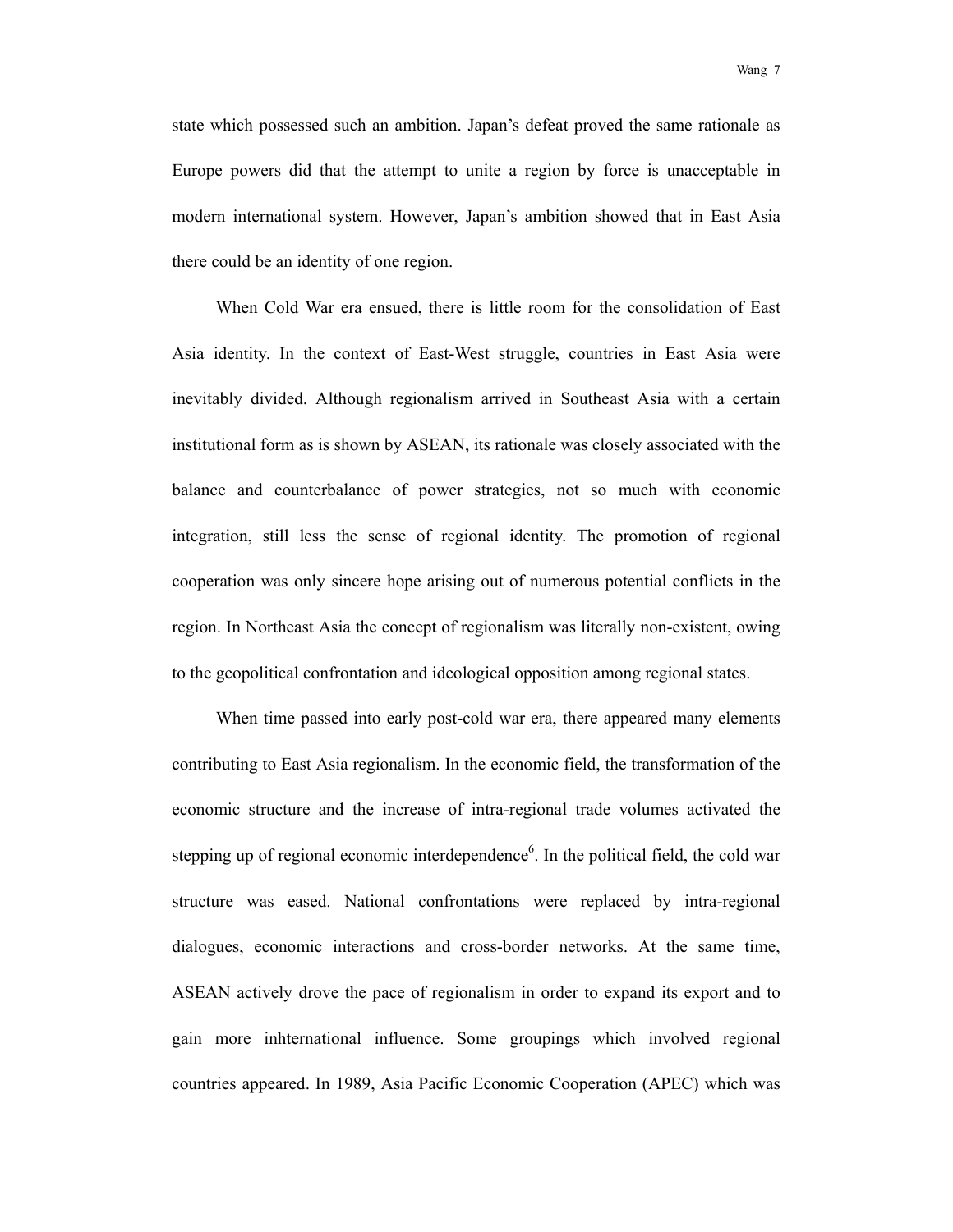wang 8

committed to promoting the economic and technological cooperation among countries along Asia-Pacific region was established.<sup>7</sup> In 1994, ASEAN Regional Forum (ARF) came into being which acts as a forum for trans-regional security dialogue. These trans-regional frameworks laid a foundation for future formation of regional mechanism.

In 1997, East Asia financial crisis promoted the appearance of the first East Asia integration mechanism. Just as EU was born out of the catastrophe of WWII, the appearance of East Asia integration was also the offspring of a calamity. According to Geng Xiefeng, one of the earliest Chinese scholars observing East Asian regionalization, the direct factor that led to holding the first "ASEAN+3" meeting was East Asia's financial crisis beginning from the second half of  $1997.8$  ASEAN countries which suffered most from the crisis, feeling their weakness in withstanding the pressures from international financial organizations, decided to promote regional cooperation in East Asia. China and Japan, the two most influential regional powers, quickly joined forces to push it. If there had been no such an overwhelming crisis, the gathering of regional leaders might have not come so quickly. Just as the deputy secretary-general of ASEAN Pengiran Mashor Pengiran Ahmad said, "The crisis was to be East Asia's wake up call and it catalyzed efforts towards greater integration which was essential to make the region more resilient and less vulnerable to similar attacks in the future" $\cdot$ <sup>9</sup>.

China's accession to WTO in 2001 is another driving force for regional integration. The accession to WTO means China would be committed to its WTO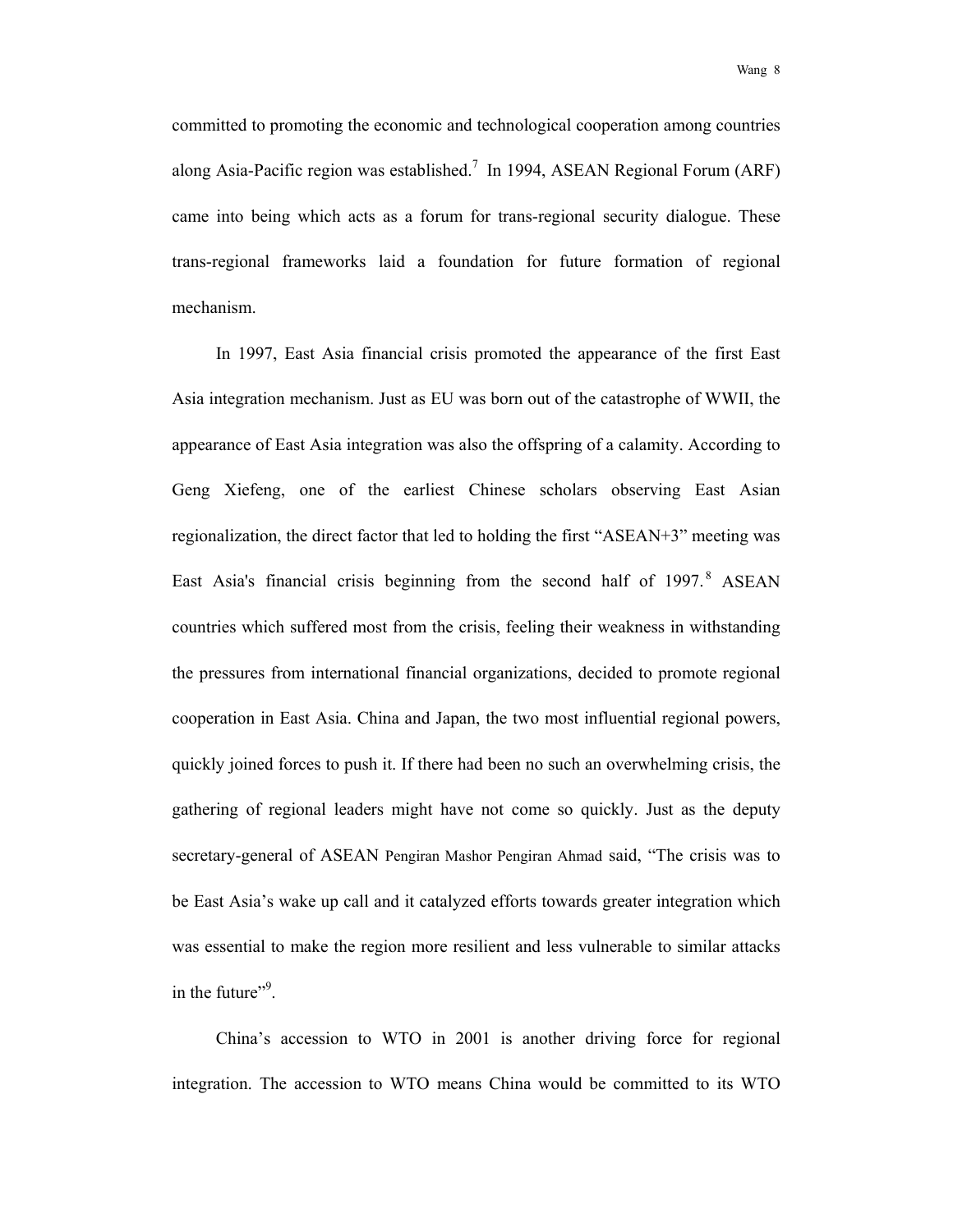obligations with no way for returning; otherwise its credibility will be severely damaged. China is, therefore, more integrated into world trade and economic system, which means it has to comply with the rules of international trade system. This commitment provided crucial assurance for regional countries to step up cooperation with China, which implied to other countries in the region that China now is a more credible partner to do business with, since China made such great efforts to join WTO. It is not incidental that the year of China's accession to WTO also became the starting time of negotiating China-ASEAN free trade agreement. Besides, it is after China's accession to WTO that Japan began seriously thinking about strengthening China-Japan economic relations in a certain form of a binding agreement.

It is rather thought-provocative here to find out that although China is not a democratic country—in the standards of many other states, some form of regional arrangements between China and other countries with heterogeneous political systems can still be reached. This kind of arrangement need to be tested by time since it is in violation of the past experience that successful regional arrangement can only succeed among states with homogeneous political systems, or more directly, democratic systems, as EU and NAFTA showed. However, it shows at least that there exists some interaction between international and regional commitments, which might manifest that the commitment to international rules can partly make up for the lack of domestic rule of law in a undemocratic state.

#### **Motivation and Calculation**

During Europe's integration process, economic, security and political driving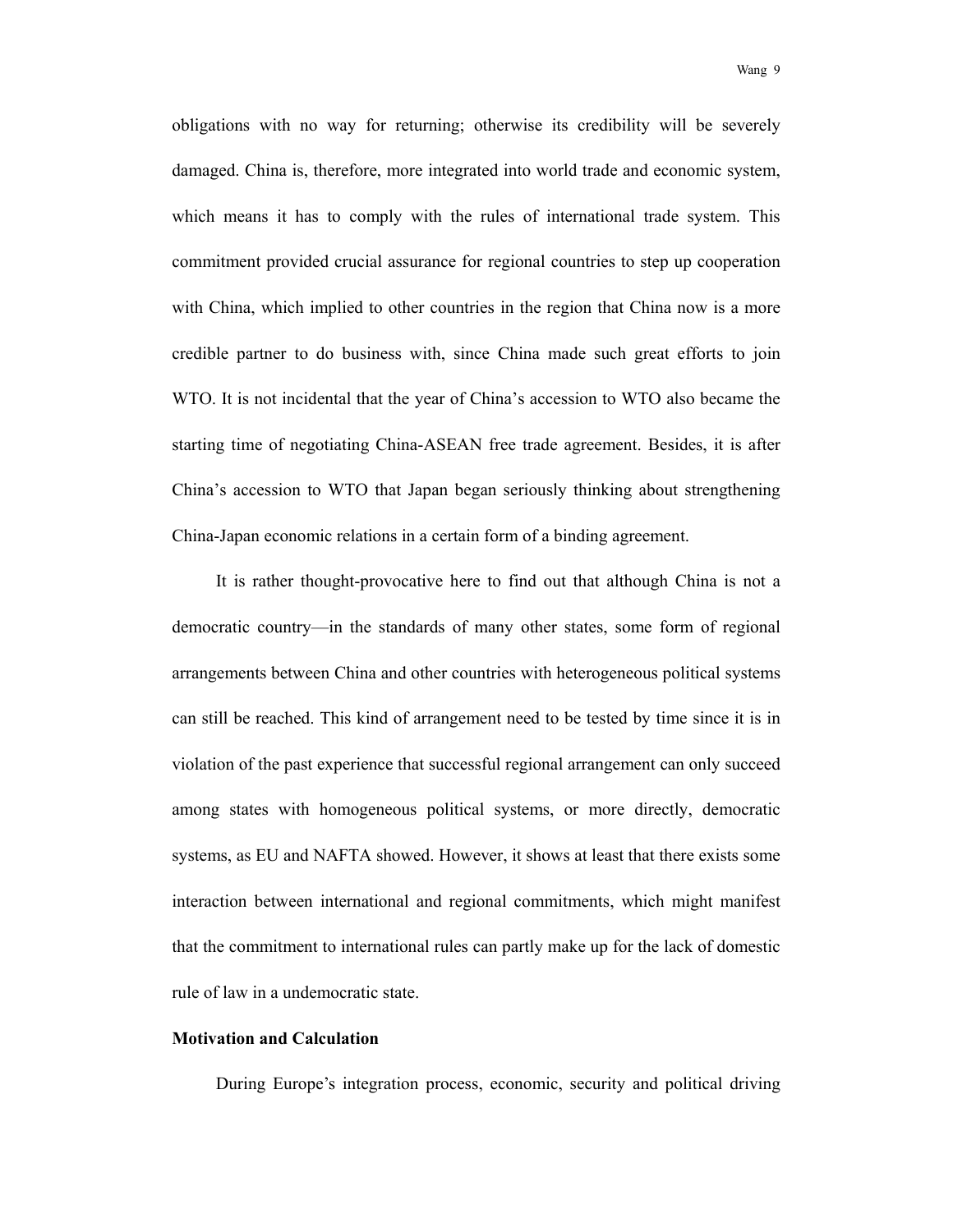forces are intertwined. Economic integration is the instrument for promoting political and security objective. Behind the scene of economic integration, political integration directly works for the objective of permanent security. The integration forerunners know well that political and economic integration would do great good to their security by preventing any potential dominators from within or outside. Beyond security concern, the integration had another ulterior motivation. The European powers regretted their loss of dominant leverage on world affairs and would like to catch up with the powerful United States by uniting. $\frac{10}{10}$ 

From the very beginning, EU created several supranational institution which made the integration more confederalist than intergovernment-oriented<sup>11</sup>. Although there have always been twist and turns, member states have transferred quite some sovereignty to a supranational regime. There were different considerations underlying the transfer of sovereignty. Some decision-makers hold that sovereign states transfer some limited power to EU only for their own interest, and if they think EU is going to hurt their national interest, they will withhold their sovereignty or even withdraw the sovereignty they have already entrusted to EU. While more cosmopolitan others, especially those upholding the enhancement of EU organizations, contend that since EU creates its own institutions to push integration, it will have its own logic of development which its members have to get adapted to. Actually, there are no clear borderline between these two trends. The integration process of EU is always influenced by these two forces. In its history more than one country has once threatened to leave EU, or some countries chose not to join one of the policy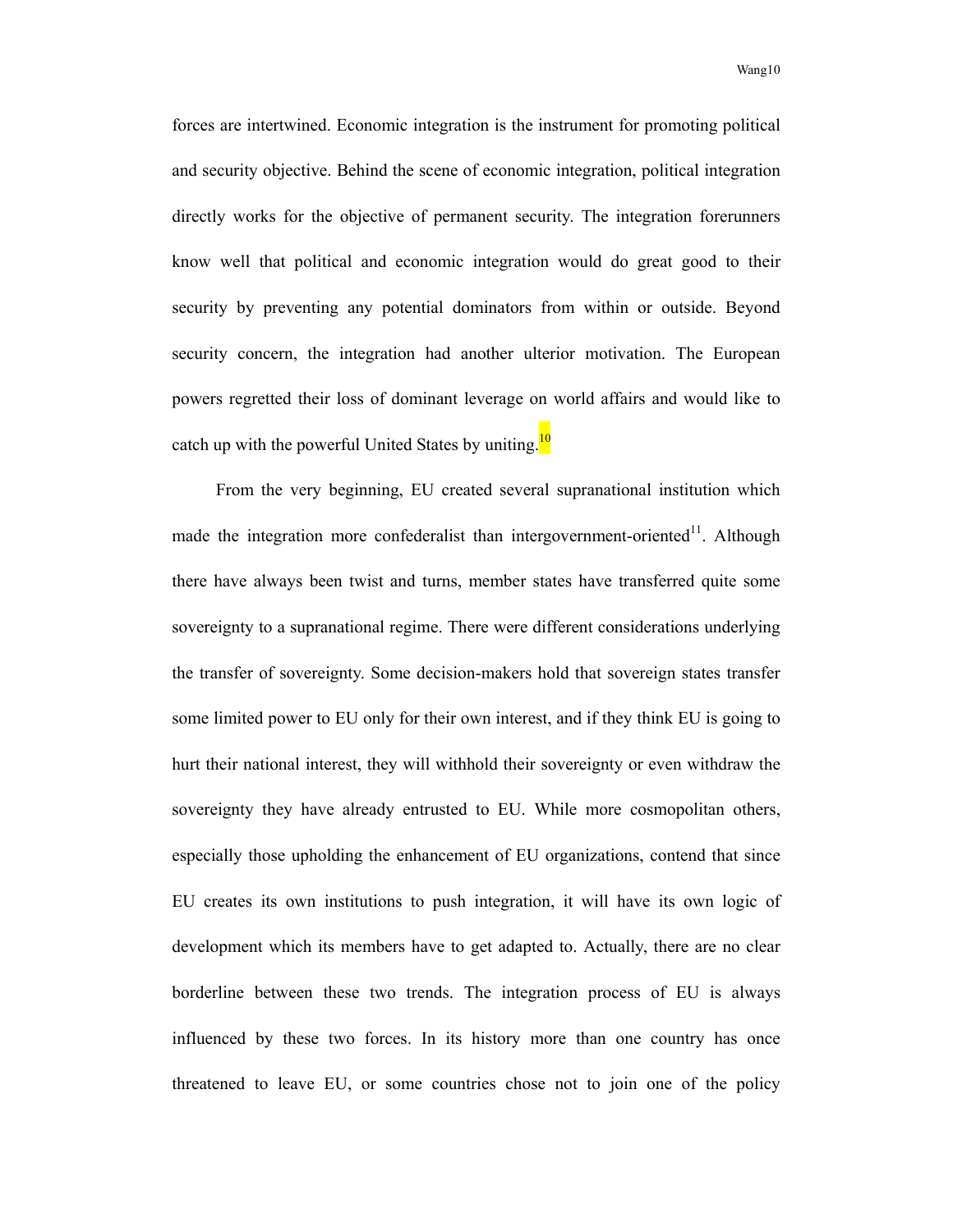arrangements EU has made. But still, the EU institutions collected the power its members transferred and made such huge achievements today.<sup>12</sup>

Born of a financial crisis which was far from being as catastrophic as World War II,  $10+3$  mechanism is and will be more based on the objective of economic regionalization, with very low-level security and political goals. For sure, the main purpose of advancing regional economic cooperation is to increase wellbeing of each other, and member states pin high hope on the enhancement of communication, interdependence and security brought by economic interaction. There has even been a developing sense of a loosely knit community to reach more consensuses and avoid future regional tension. However, as mentioned above, East Asia as a regional identity only emerged in the last decade, so the regional aspiration for a political or security supranational organization is almost non-existent. In addition to the existing regional political situation and security arrangement, the political and security objective of 10+3 will be only limited to very primitive cooperation such as increasing communication, building mutual trust and reduce future regional conflicts, instead of political or security institutionalization.

The different level of objectives determines the different level of institution form between 10+3 and EU. While EU was a supranational organization of confederalist features,  $10 + 3$  is and will be in long run only an intergovernmental mechanism at most. Although there will be some transfer of low-level sovereignty resulting from the implementation of FTAs, member countries won't trust their core sovereignty such as making fiscal and monetary policy or even making a single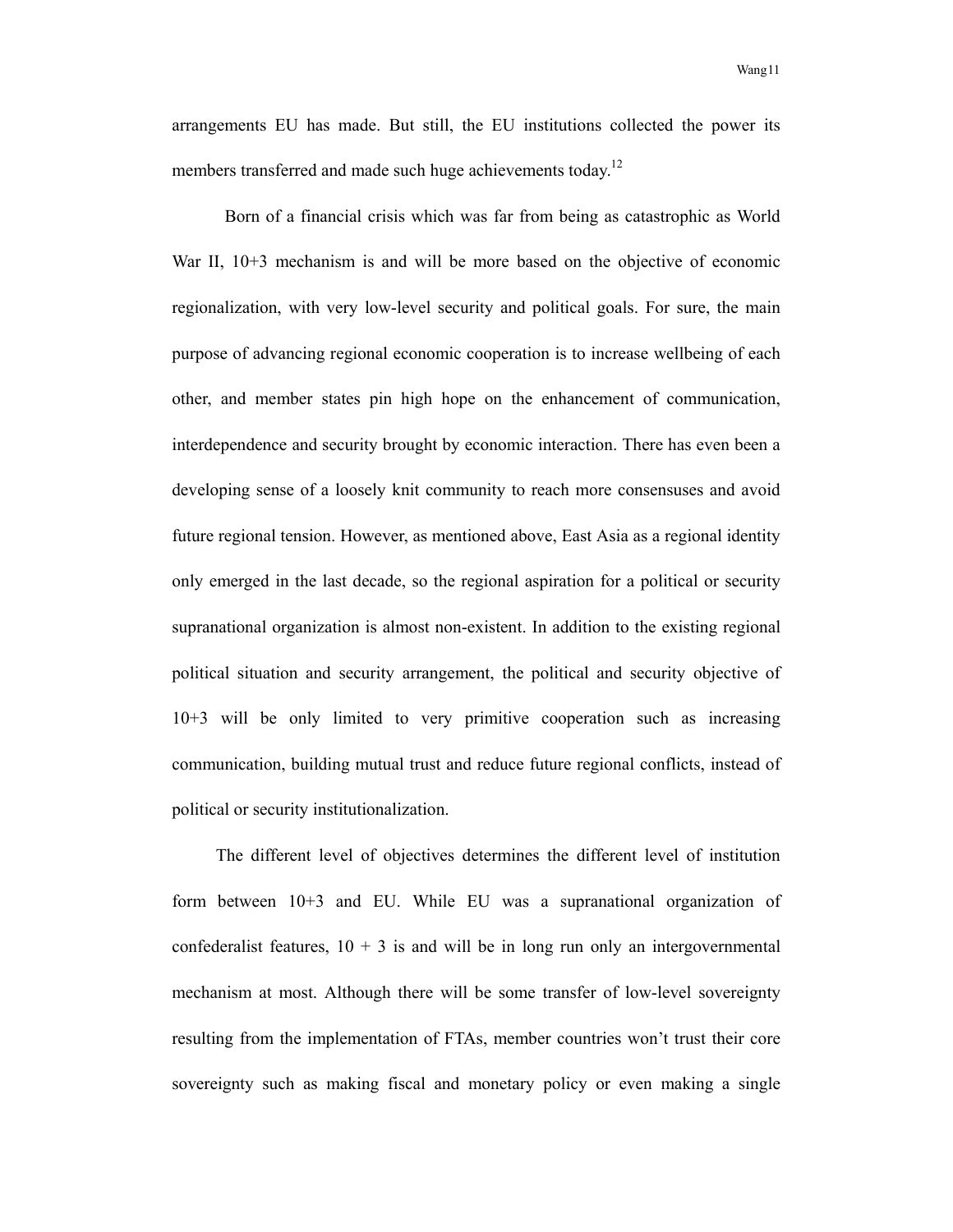constitution, onto 10+3 mechanism at least in the least future.

"10+3" was also an echo the emerging new regionalism, one school of liberalism. In the eyes of Hettne, the leading figure of new regionalist school, regionalism has resurrected and developed much faster since the early 1990s; Distinct from the old regionalization trend from 1950s-1970s which, as Europe witnessed, was mainly prompted by economic integration, the new regionalism covers various areas--economic, social, environment, political and security cooperation,  $etc^{13}$ . The subsequent development of "10+3" meetings reflected such a trend, with issues discussed becoming increasingly broader—from financial cooperation in the very beginning to free trade area negotiation, from reaching an agreement on solving South China Sea disputes to strengthening anti-terrorist coordination. The Final Report of East Asia Study Group in 2002 predicted that future 10+3 topics will cover "not only economic and financial cooperation measures, but also political, security, environmental, energy, cultural, educational, and institutional measures".<sup>14</sup>

Besides the common considerations of the above objectives, 10+3 mechanism also reflects specific calculations of each partner. As the neighbor of most other East Asia countries, on land or at sea, the Chinese leadership think that if it keeps stable relations with its neighbors by some degree of economic interdependence, the security pressure it faces will be eased greatly. This kind of security pressure doesn't necessarily mean those countries themselves will invade China one day individually or jointly, but rather mean that other members will stand neutral if China is facing potential conflicts with another member or non-member state, such as U.S. According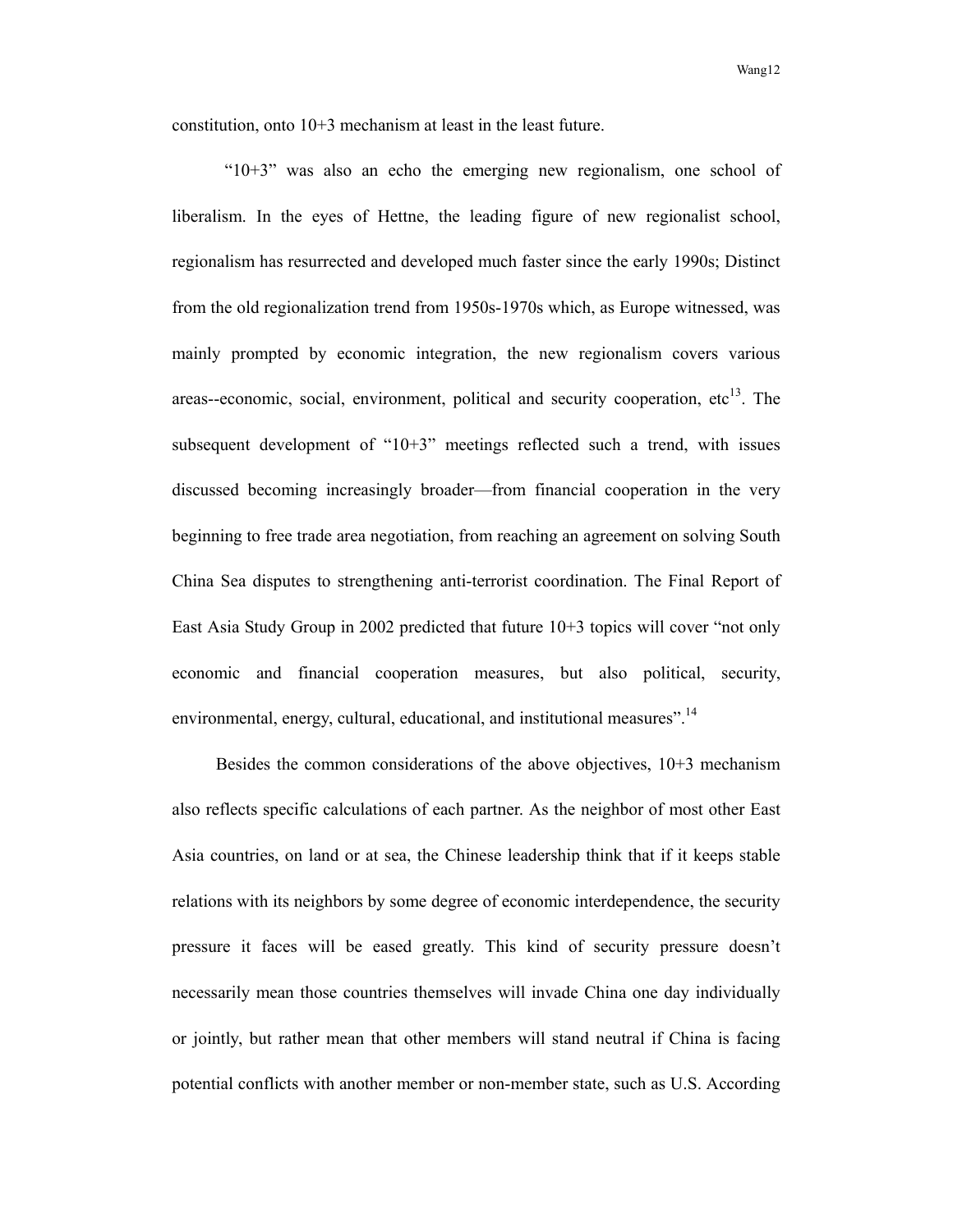to Japan's media analysis, China's FTA agreement with ASEAN should be viewed as a part of its security strategy<sup>15</sup>. China is strategically prioritizing political, rather than economic interests, to promote economic integration with ASEAN. For example, China is opening its agriculture market to ASEAN countries even though its farm sector is overpopulated and noncompetitive. At the same time, well aware of the perceived "China threat" –both economic and military– felt by its neighbors, China has been making efforts, through its support for regional political and economic structures, to reduce regional anxiety.<sup>16</sup> Besides, China also wants to pull Japan over through the mechanism regional cooperation. China wants to increase interdependence and reduce tension with Japan by collaborating with Japan in building  $10+3$ .

China's realistic calculations on 10+3 are mostly restrained to defensive security, not so offensive ambitions to be a regional hegemon, or strategic struggle with other regional powers such as U.S or Japan, as some one U.S offensive-realist holds.<sup>17</sup> The purpose of China's trying to increase economic interdependence is to expand the common interest and then exert political influence, but not to require other countries to exclude U.S existing interest in their countries, such as U.S military bases and troops, or U.S investment or trade opportunities. China's leadership knows well U.S leverage in the region and the willingness of regional countries to accept U.S protection<sup>18</sup>. Also, faced with various domestic tough issues, economic, social or political, China's top priority is to solve these issues, and the promotion of regional integration also worked for it. The ambition for ideological struggle or geopolitical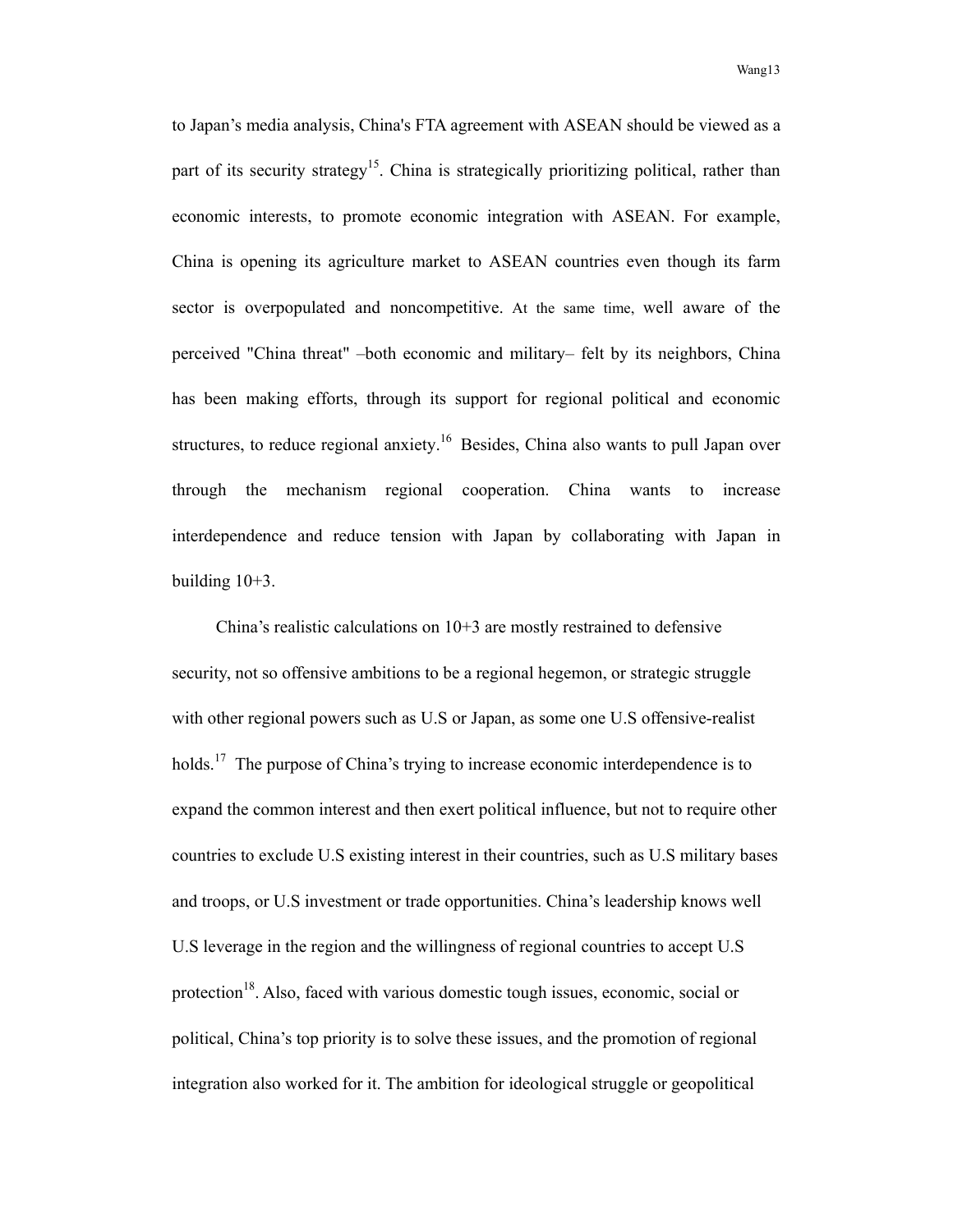rivalry will do nothing but impede the solution of domestic problems and threaten its internal security.

As for ASEAN, they also have calculations on  $10+3$ . In addition to economic motives, ASEAN hopes to restore its falling political influence in world and regional affairs since the financial crisis in 1997-98, which is partly realised as China and Japan both respect the leading role of ASEAN in current  $10+3$  mechanism<sup>19</sup>. First of all, ASEAN want to capitalize on  $10+3$  to enhance its leverage on next round of WTO negotiation. Early in 1991 Dr Mahathir proposed setting up a new regional body, the East Asian Economic Group, later renamed the East Asian Economic Caucus (EAEC), to strengthen the negotiating power of Asian economies vis-a-vis such blocs as the EU and the North American Free-Trade Agreement (NAFTA). Also, by expanding economic cooperation with China and Japan, ASEAN can attract more attention from U.S by incenting it to invest more to and offer more benefits in ASEAN, as is shown by latest U.S performance in Tsunami assistance to Indonesia and some other members. ASEAN also want to balance U.S power in terms of political and security leverage by approaching China. Moreover, with the fear of China's rise never evaporating, ASEAN want to constrain China's future assertion, since many of its members have disputes with China on the sovereignty issue of South China Sea islands (Spratly islands) or issues of diasporas Chinese in the region.<sup>20</sup>

Probably Japan is the member that is most ambivalent to  $10+3$ . Japan's attitude is lukewarm to  $10+3$  and its evolution into East Asian Community<sup>21</sup>. The major reason is that Japan gives priority to its military alliance with the U.S and the relevant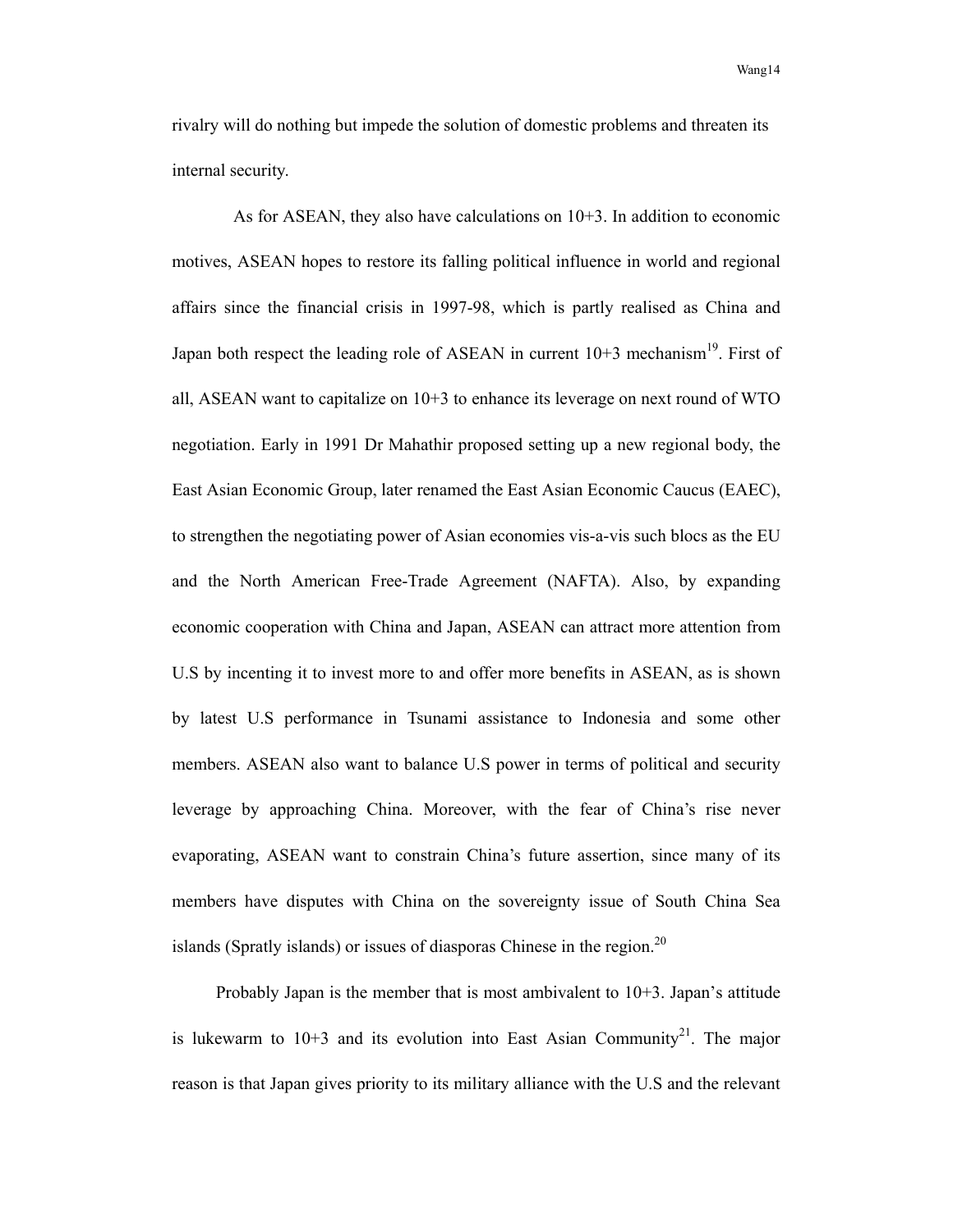multilateral trade liberalization. Its enthusiasm on regional integration will not only cause U.S misgiving but also might give free rein to the shift of Japan policy gravity to Asia.22 Partly for the purpose of coordinating with U.S global trade liberalization effort, it is also Japan's long-standing policy to pursue it only in a multilateral framework based on the WTO and APEC. Its bilateral FTA arrangement only started three years ago and ended up with only two states of Singapore and Mexico as of today. It is still hesitant to sign up a regional FTA agreement with ASEAN, two years after China and ASEAN reached it.

Japan's unenthusiastic attitude toward 10+3 also has another important reason. With close economic relations with ASEAN countries since 1950, Japan was used to seeing ASEAN as its "back garden. $^{23}$  Regional ties deepened further following the formation of ASEAN in 1967, and Japan rapidly became one of the region's most important economic players. In the past decade, however, China's economic relations with ASEAN developed rapidly. Furthermore, China has taken initiative in building 10+3 and played a leading role in promoting its development since 2001. With its economic size almost three and a half times larger than China, Japan reasonably can't accept being in second position after China in 10+3 mechanism.

However,  $10+3$  also brings apparent opportunities for Japan, such as regionalizing its currency yen, building a regional bond market to channel its rich capitals, having larger access to China's huge market, winning more trust of regional countries, enhancing its global leverage, etc. For these considerations, Japan will still keep its pledge it made in 1999 10+3 joint statement "to strengthen cooperation with a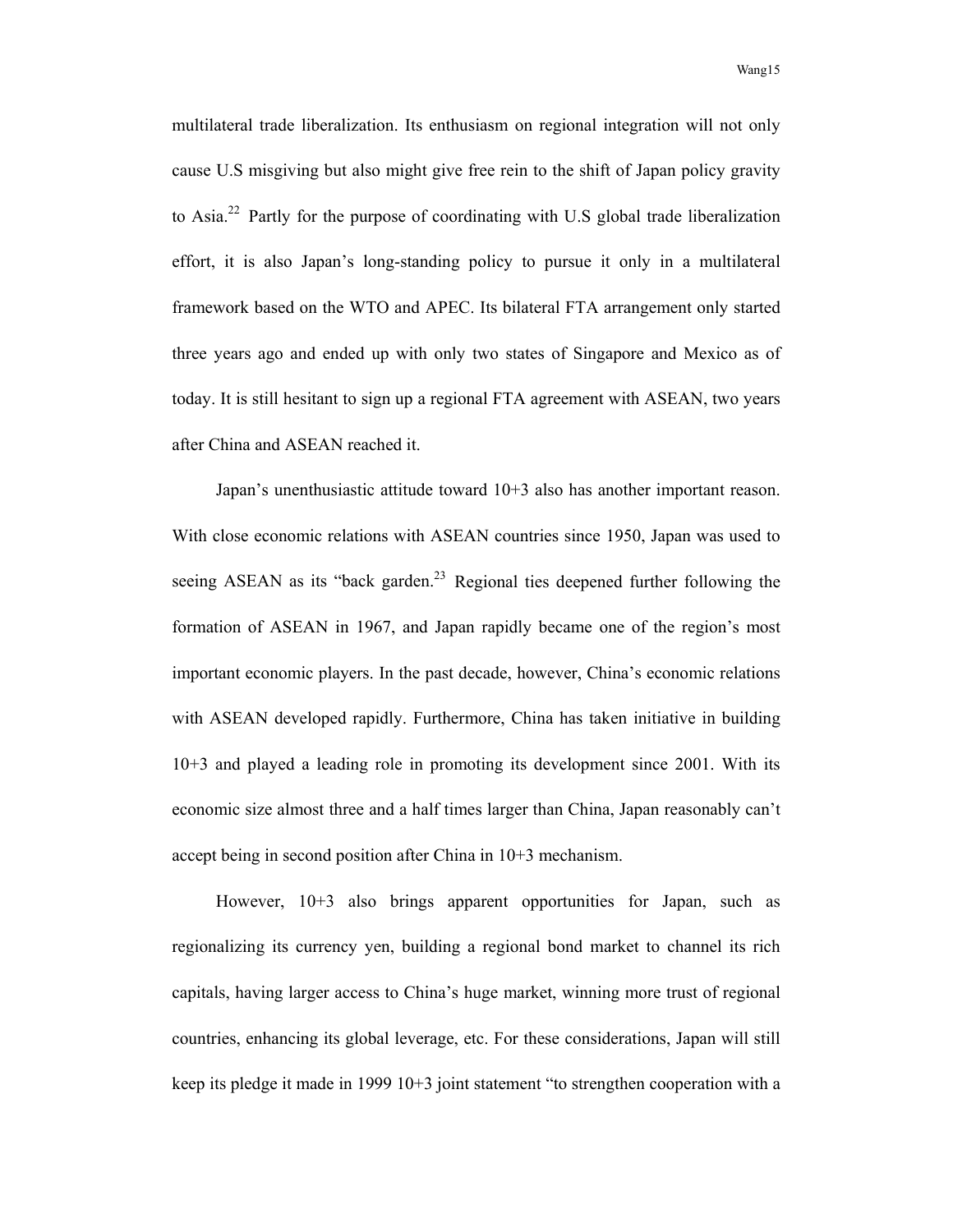view to advancing East Asian collaboration in priority areas of shared interest and concern<sup>"24</sup>

#### **Financial Cooperation as the prelude**

The united coal and steel operation in 1951 turned the first leaf for integration among the Western European countries. However, when they decided to take this step, they probably didn't realize the significance of this step. Actually only when they signed the Treaties of Rome seven years later did they feel the real power of integration, with removing trade barriers as the first essential step. But still we could boldly say if there had no the coal and steel cooperation initiative, there wouldn't have been the EU integration as it was. But why they happened to choose this industry as the starting point? It is not an incidental idea. Above all, the forerunners took the security issue into account. Since coal and steel are the raw materials for weapons and tanks, and the places producing these materials used to be contesting hotbed, this cooperation strongly signaled their determination of abjuring war by committing them to binding obligations.<sup>25</sup> Thus we can find out that this first step of cooperation was an imperative for the restoration of regional security, which was one of the most concerning issues lingering on the mind of regional people and elites at that time. Also the economy of scale in this heavy industry was a factor for cooperation, which makes the step more economically sensible.

This prelude of Europe integration can find a match in 10+3 experience. As it was mentioned at the beginning of this paper, the first 10+3 summit meeting was held shortly after the East Asia financial crisis began. The central topic the leaders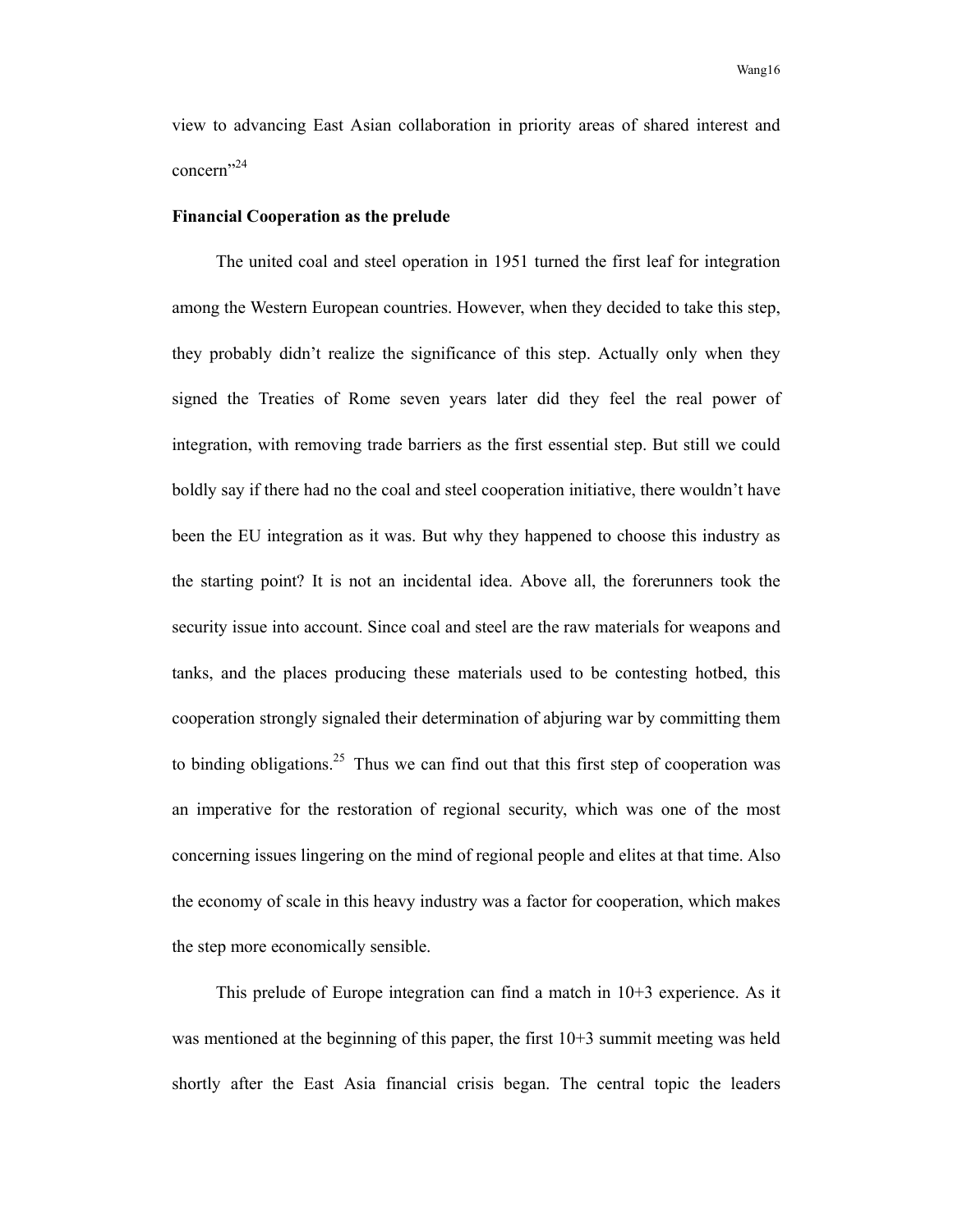discussed at the meeting was how to step out of the crisis as soon as possible. Then it was recognized that a financial and monetary cooperation framework as a crisis-prevention and crisis-management mechanism should be built in the region, which became the first important step of  $10+3$  cooperation and had a great significance on its further buildup.<sup>26</sup> Then in the 2000 meeting, the leaders approved the Chiang Mai Initiative, consisting of several bilateral monetary swap agreements to protect any regional currency from being attacked by "hot" money.

ASEAN countries regarded this initiative as a historical event, because they could draw on regional foreign reserves instead of relying on IMF dominated by western countries to stabilize future exchange rate fluctuation, avoiding the recurrence of the disastrous financial crises. According to Institute of Southeast Asia Study, by October 2003, the Initiative has collected \$32 billion dollars under 14 bilateral agreements<sup>27</sup>. Though it is still not a huge amount of money if allocated on average to each country, this form of regional financial mutual assistance turned out to the prelude of 10+3 cooperation. Given the core status of finance in world economy, this initiative seems to signify the sincerity of regional countries to economic stability, to some extent like European countries when they signed the Treaty of Paris on united coal and steel operation.

## **Free Trade Area as the First Step**

As the implementation of coal and steel obligations in Europe entailed the coordination in other industrial areas, the monetary cooperation promotes the cooperation on other areas in East Asia. Four years after the Paris Treaty made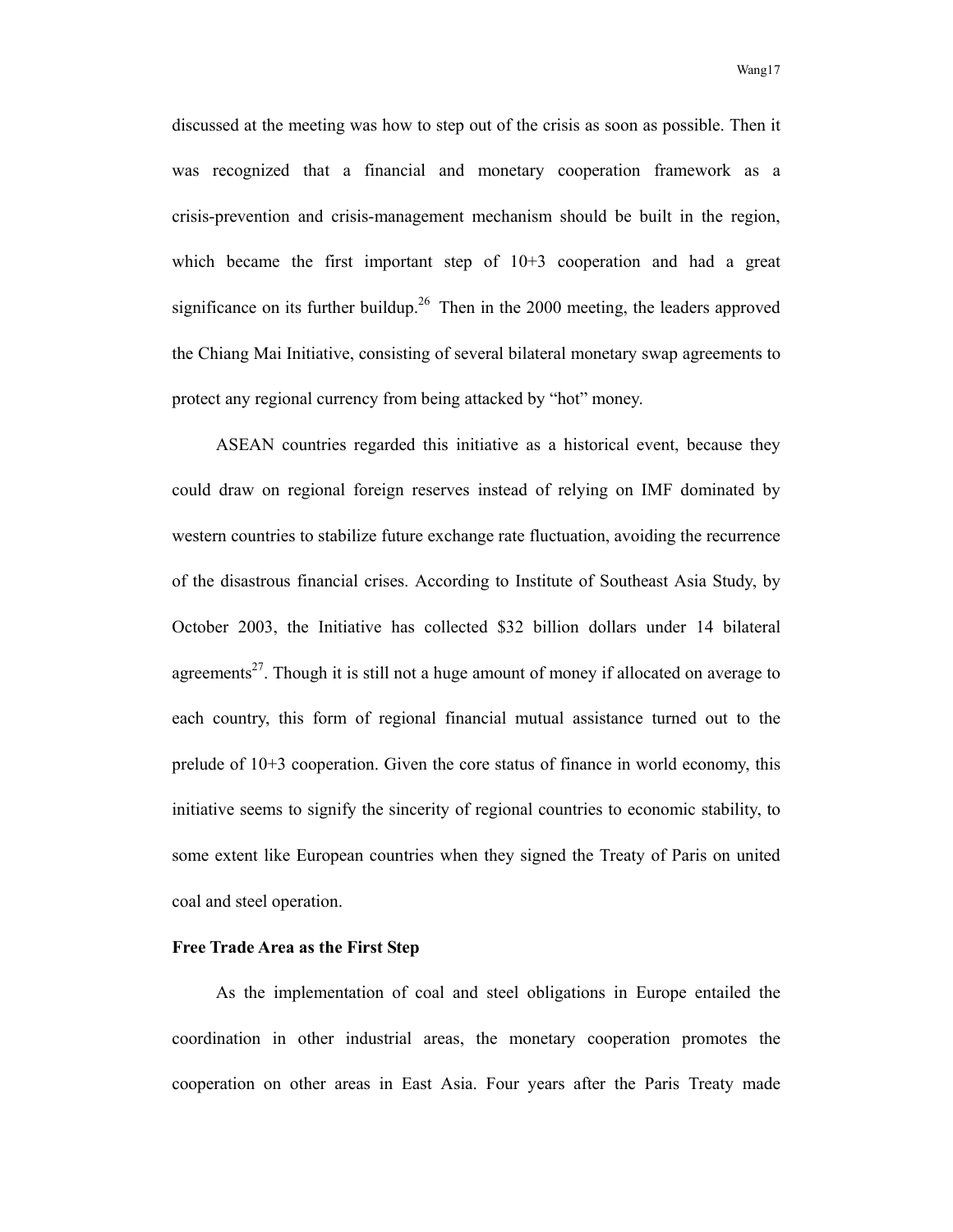progress, "Europeanists felt something more was needed to give integration real momentum. ……it was increasingly difficult to develop those two sectors in isolation $128$ <sup>28</sup>. This worry shortly led to the Rome Treaty, the commitment to create a common market and to the harmonization of member's economic policies. In East Asia, when they began to cooperate on stabilizing the exchange rate, the regional scholars also felt the urge to take further step.

In late 2001, the East Asia Vision Group (EAVG), consisting of well-known scholars from the 10+3 members, reported to the leaders on the vision of "an East Asian Community". On the basis of this report, another group called the East Asia Study Group (EASG) which is made up of high-ranking officials, set twenty-six concrete measures as the short-term and long term objective of 10+3. They include not only economic and financial cooperation measures, but also political, security, environmental, energy, cultural, educational, social, and institutional measures. Some medium and long-term economic measures are:

- Form an East Asian Free Trade Area;
- Establish an East Asia Investment Area;
- Pursue a more closely coordinated regional exchange rate mechanism;
- Pursue the evolution of the ASEAN+3 Summit into an East Asian Summit.<sup>29</sup>

The establishment of a free trade area (FTA) seems to be the first step of a successful regional economic integration, and East Asia seems to be no exception. On Nov 29, 2004, the  $8<sup>th</sup>$  summit meeting officially showed its tendency on the establishment of regional free trade area. The Statement of its Chairman noted, "We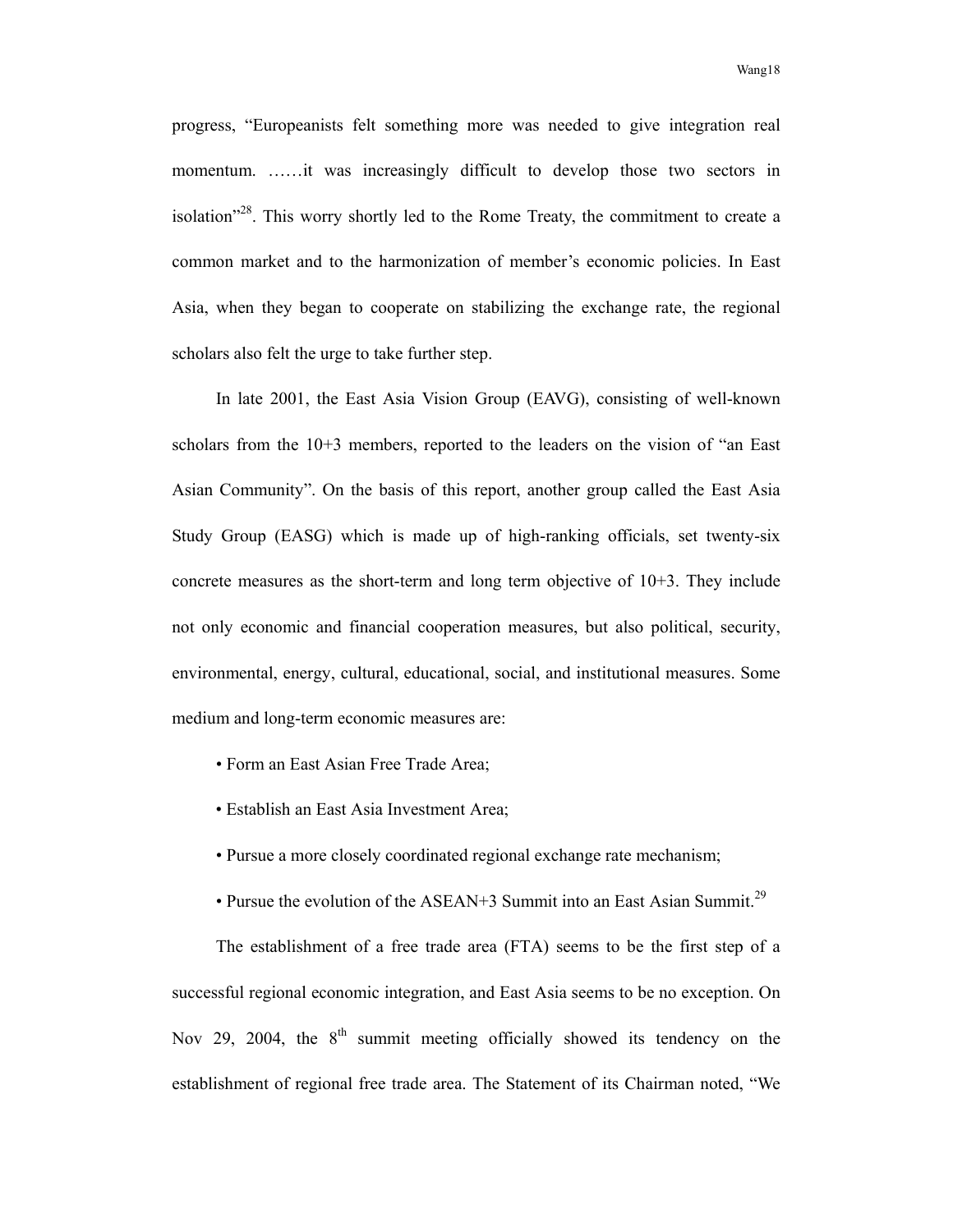exchanged the views on the establishment of East Asia Free Trade Area (EAFTA) and welcome the decision by economic ministers to set up an expert group to conduct a feasibility study on EAFTA". 30 It showed the summit now seriously put the establishment of FTA as the top priority of regional economic integration. As to the strategy to this objective, the secretary general of ASEAN Ong Keng Yong prescribed the road starting from regional FTA in terms of East Asian specific situation: "ASEAN and the +3 countries decided to give a special attention to the acceleration of sub-regional FTAs that so far can help to maintain East Asian development in a good shape". He called for "fusing the various FTAs" to form a single East Asia Free Trade Area (EAFTA), ultimately leading to an East Asia Economic Community.<sup>31</sup>

The Secretary's remarks also showed the different conditions in East Asia and Europe in terms of the establishment of FTA. When Western European countries began removing the tariffs, they did not have any other subregional economic arrangement among the members except the Benelux Economic Union<sup>32</sup>. But it is quite different in present East Asia. There are already many bilateral or subregional FTA agreements. In the 2002 meeting, ASEAN and China signed the Framework Agreement on Comprehensive Economic Cooperation, which provided for an ASEAN-China FTA by the year 2010 for the 6 old ASEAN members and by 2015 for the 4 new members<sup>33</sup>. In the 2003 meeting, Japan and ASEAN signed the agreement of Comprehensive Economic Partnership (CEP), committed to a future FTA arrangement between the two parts. South Korea also decided to talk with ASEAN on FTA in 2005. ASEAN has been pushing FTA among members since 1992 and is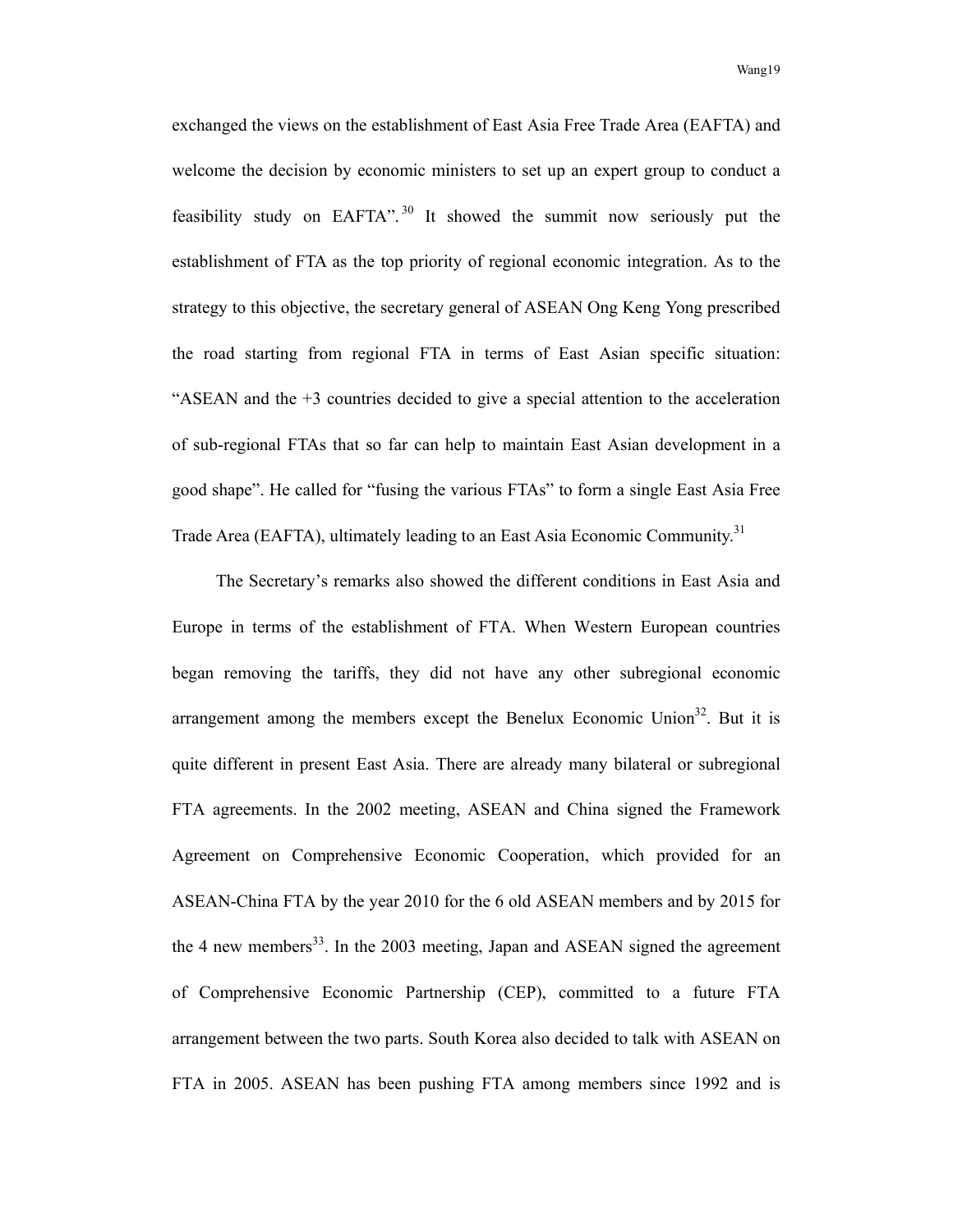expected to become a tariff-free FTA by  $2015^{34}$ . China, Japan and ROK also showed interests on the research on a Northeast Asia FTA. Besides, there are some country-country FTA agreements signed or in process such as Japan-Singapore, Japan-ROK, Japan-Philippines, China-Thailand, China-Singapore and ROK-Singapore, etc.

The present subregional FTA arrangements could be a feasible transition toward a regional FTA, although this model hasn't been tried yet in other regions. Above all, it is a reflection of reality in East Asia. There are many difficulties to reach a regional FTA agreement now, given the big difference among the members in terms of the trade liberalization level, the venerability of sectors and development level, etc. However, it might be attractive for some of the members to reach a subregional or bilateral FTA first according to their economic complementarities and political determination. As a Japanese scholar observed, this approach could address specific problems without waiting for consensus in a larger group<sup>35</sup>. This approach reflects the pragmatism and flexibility of statecraft. It also conforms to the traditional political principle since Bandung Conference in 1955, i.e.seeking common grounds and putting aside the differences.

This approach of building a regional FTA from subregional ones also generates a benign cycle of "competition to cooperate". China-ASEAN FTA agreement in 2002 stimulated Japan to take actions. Also in country-country FTA arrangements, Japan's initiative pressed China to change its previous stance that it was not going to sign any additional bilateral FTA agreement with any ASEAN member. At the same time, the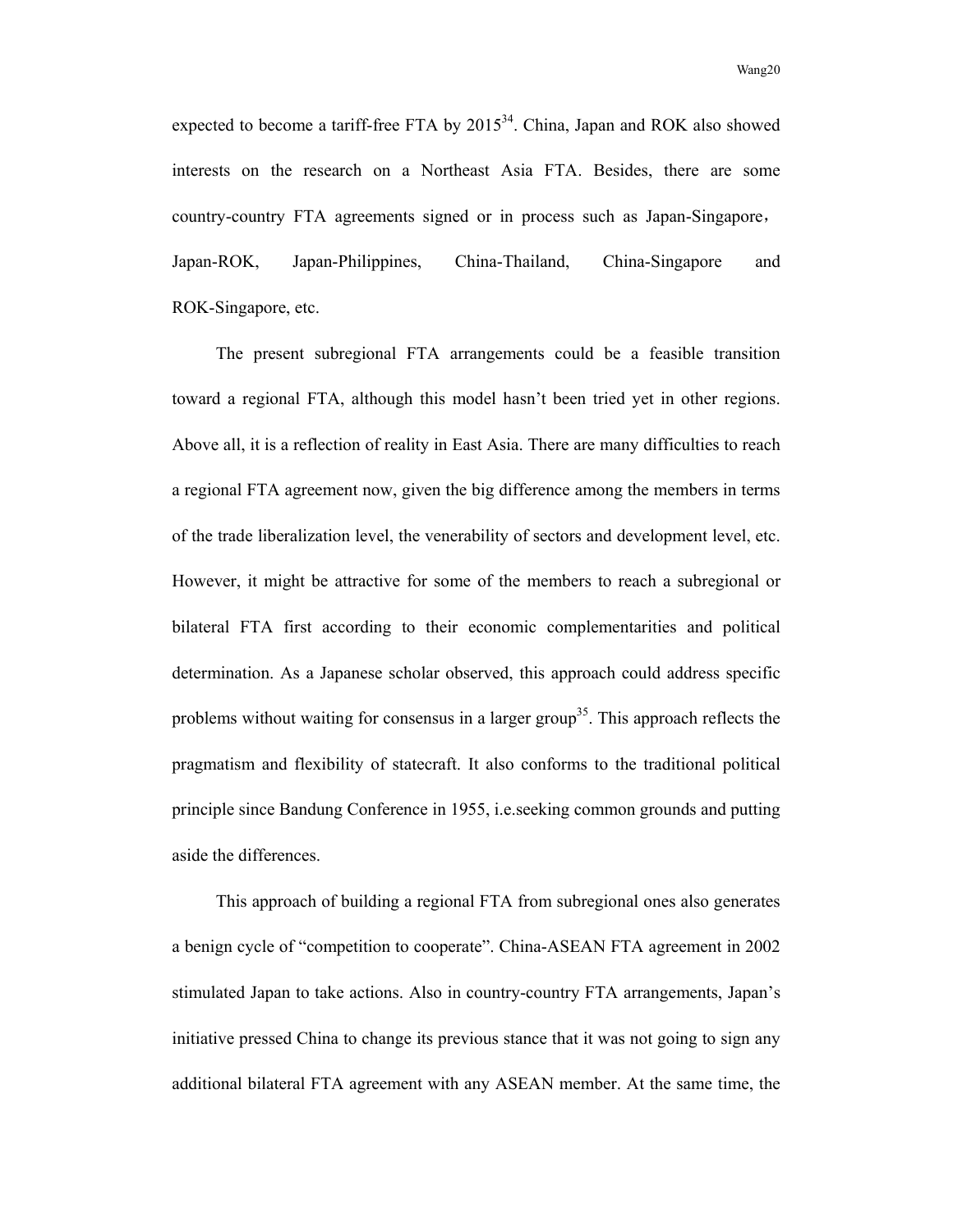subregional FTA will oblige its signatories to lower their tariffs and eliminate other market barriers, which will ease the way for a total regional FTA. Take Japan as an example. When it has to open its agricultural sectors to the country such as Thailand or Malaysia with whom it is negotiating establishing bilateral FTA agreement, after absorbing the small impact of opening it will be more readily to extend the opening of the sector to other  $10+3$  members<sup>36</sup>.

That East Asian is going to have a different way of FTA arrangement with EU (and NAFTA) is attributable to other reasons. One is that 10+3 have more members than EU did initially—with only had 6 members. It is also interesting that EU first made the policy and then extended this policy to new members, while 10+3 members probably won't expand in the long run—if Taiwan becomes one part of China and the two Koreas unite—but a FTA initiative will be divided by several pieces before it becomes a common policy. This partly explains another reason of the difference between Europe and East Asia. There is much diversity among regional countries in terms of economic structure, political systems, religion, culture and value<sup>37</sup>. In addition to difference in the level of economic development and foreign policy orientation, it will be a very optimistic forecast if 10+3 members will reach a common within two decades, compared with the twelve years it took Europe to do that  $38$ .

However, there is also negative impact for this approach of reaching FTA. As Kawai holds, one important issue deriving from this subregional FTA is how to ensure consistency across different arrangement. Different treatment of rules of origin can be counterproductive<sup>39</sup>. The leaders and trade experts have to attach an early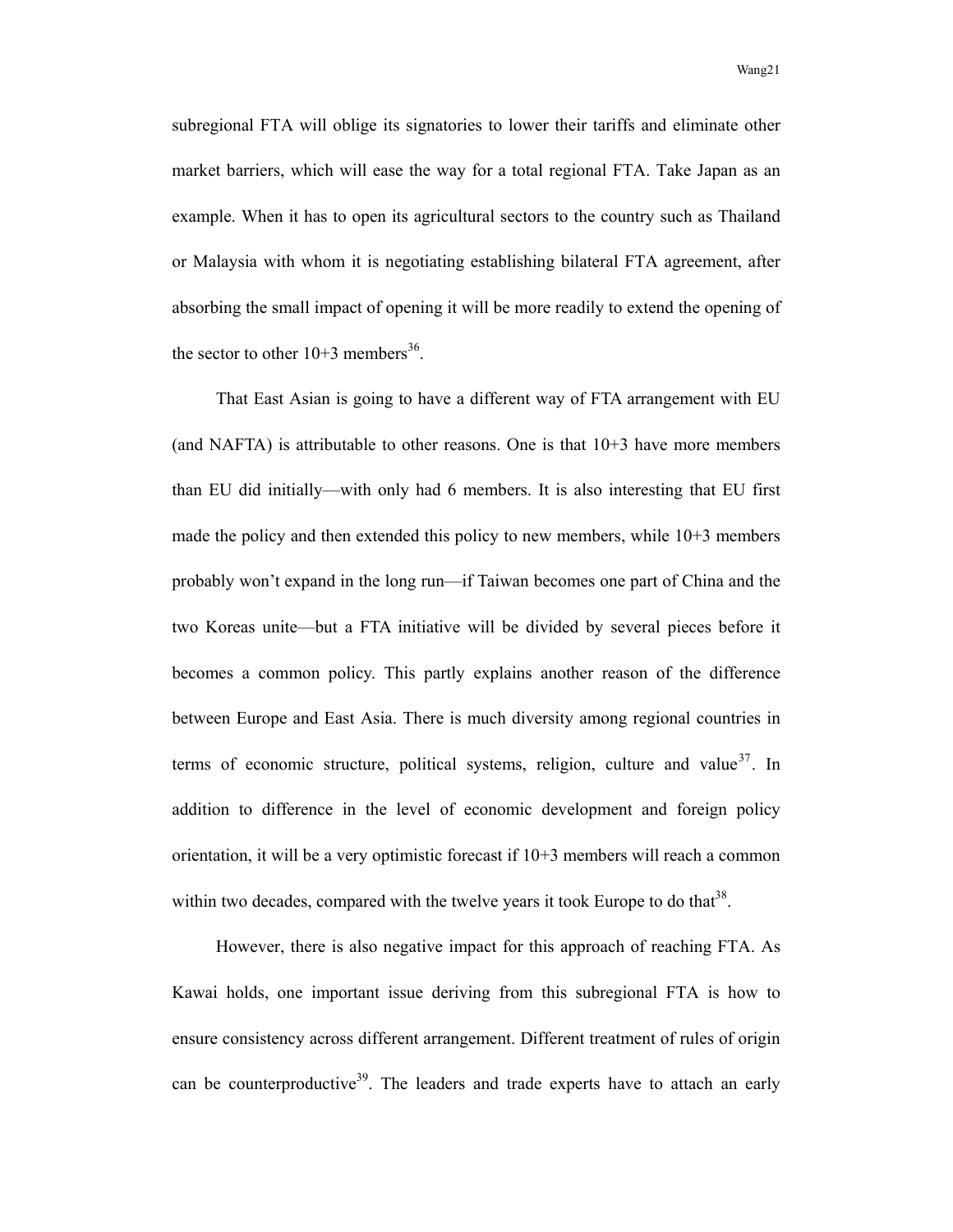importance to it, taking some constructive measure to avoid future obstacles. One solution is to try coordinating the principles and measures among different FTA agreements.

#### **Institution-building**

At the very beginning of its integration, EU was in fact a complex of supranational organizations. One major intention of those integration forerunners was to balance national bureaucracy and push forward supranational interest. They took this as a necessary step to build a "United Sates of Europe"<sup>40</sup>. However, the  $10+3$ mechanism has not set up any permanent institutions yet, except a 10+3 unit was just set up within the ASEAN Secretariat, in light of the Statement of Chairmen of the  $8<sup>th</sup>$ summit in Dec.  $29, 2004.<sup>41</sup>$ 

The difference of institutionalization level between them reflects many reasons. First, as mentioned at the beginning of paper, member countries don't want to give up power to a supranational agency, or they do not have an impetus to build into one state as Europe do, which accordingly inhibit a desire to set up supranational organizations. Second, unlike EU which consisted of members of similar western democratic system, the East Asia countries have various political regimes, and this increases difficulty of initiating and transferring sovereignty to supranational organizations. Actually, this is one of the major concerns of those who are not so sanguine on the future of 10+3. They think institutional build-up is an inalienable link process, without which integration looks a man without vein system. According to them, the different political system, or more directly, the lack of westernized democratic system which builds its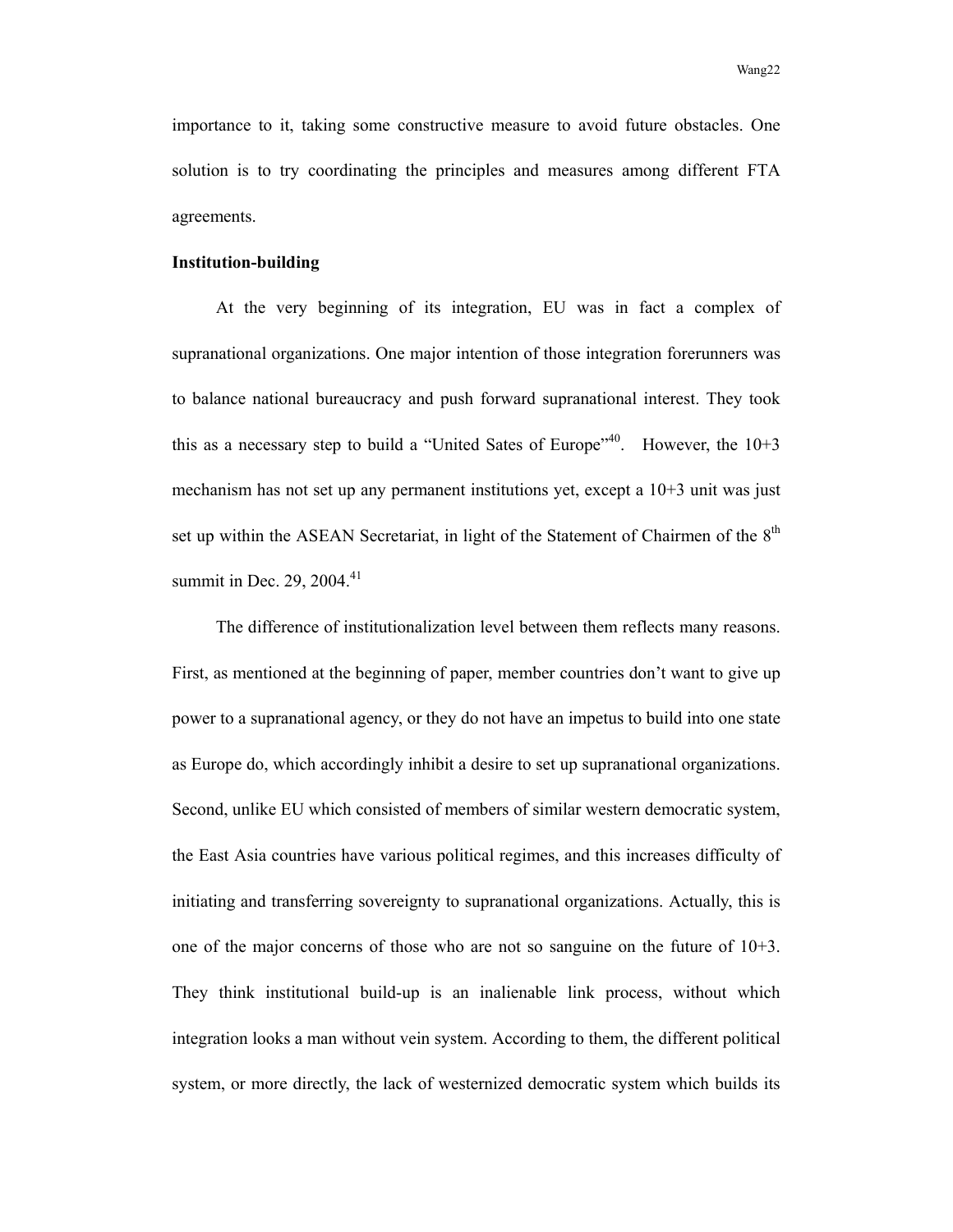legitimacy on public participation, will desperately impede such an institutionalization process. Even though there is such kind of institution building, but it can be readily switched without the guarantee of legitimacy. Bearing this well in mind, the political elites would rather set this institutionalization issue aside and take more concrete actions on enhancing regional coordinations in the intergovernmental framework.

Though 10+3 have no specific institutions, it has developed rather fast embracing many other submechanisms. First, the annual summit meeting was accompanied by other subset summit meetings. To emphasize the role of ASEAN, 10+3 summit is still held in the form of a forum meeting held by the annual ASEAN summit, which invites each year the leaders of other three northern countries of China, Japan and North Korea. These three countries usually also hold trilateral summits during the 10+3 summit. Also there is series of bilateral summits between ASEAN and China, Japan or South Korea respectively. Besides enriching the overall 10+3 mechanism, these subsummits also have concrete agenda and political significance, reflecting the participants' pragmatism and flexibility on the pattern of summit.

10+3 mechanism also embraces meetings of different levels. With the summit as its core, there are also various regular or contingent ministerial-level meetings covering almost every area such foreign affairs, trade, finance, development, environment, health, regional and public security. There is also the level of high-ranking official meetings from various areas, with previously mentioned EASG, East Asian Study Group, one of them. Meanwhile, in order to seek for the long-term progress and feasible direction, 10+3 also established EAVG, East Asia Vision Group,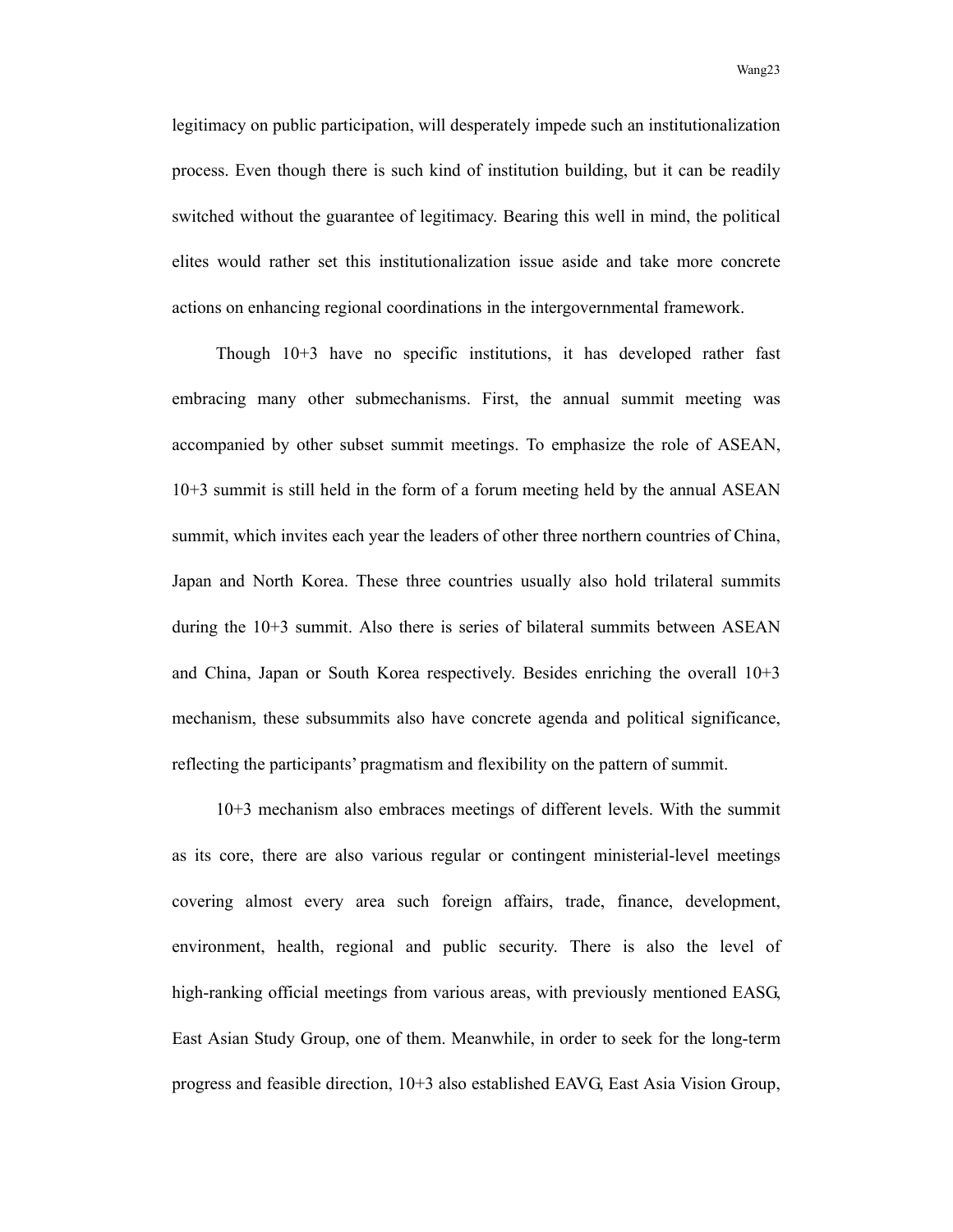which totally consists of senior scholars across all member countries. This group drafted the significant 2002 Final Report, reminiscent of the contributions of those wise pundits in the early time of Europe integration. Moreover, many unofficial forums also played an increasingly role in mobilizing the enthusiasm of investors and businessmen, which is the absolutely necessary partners in promoting regionalization.

10+3 summit and European Council, the EU summit mechanism, play different roles in the integration process. The European Council, characteristic of its biannual member summits, is the newest institution of the five major EU organizations<sup>42</sup>, while 10+3 summit will have been the oldest mechanism, if it eventually goes on the road of institutionalization. The European Council is the most influential of the EU five major institutions, but it is the most ambiguous, to such an extent that its founding declaration "was kept deliberately vague; it said nothing about the precise powers of the new body or its relationship to the other institutions and gave it no legal standing"<sup>43</sup>. "The European council is more a process or a forum than an institution." 44 Worried that it would threaten the existed institutions and cause bureaucracy, some members refused the idea of creating a new secretariat. So the European council turned out to be the only branch of EU that doesn't have a secretariat or regular working staff.

Unlike the ambiguous function of the European Council, 10+3 summit has clear authority in shaping future institutions and directing their activities. The establishment of 10+3 unit under the jurisdiction of ASEAN secretariat, on one hand, shows the wariness of the regional leaders on institution building, in the context that no member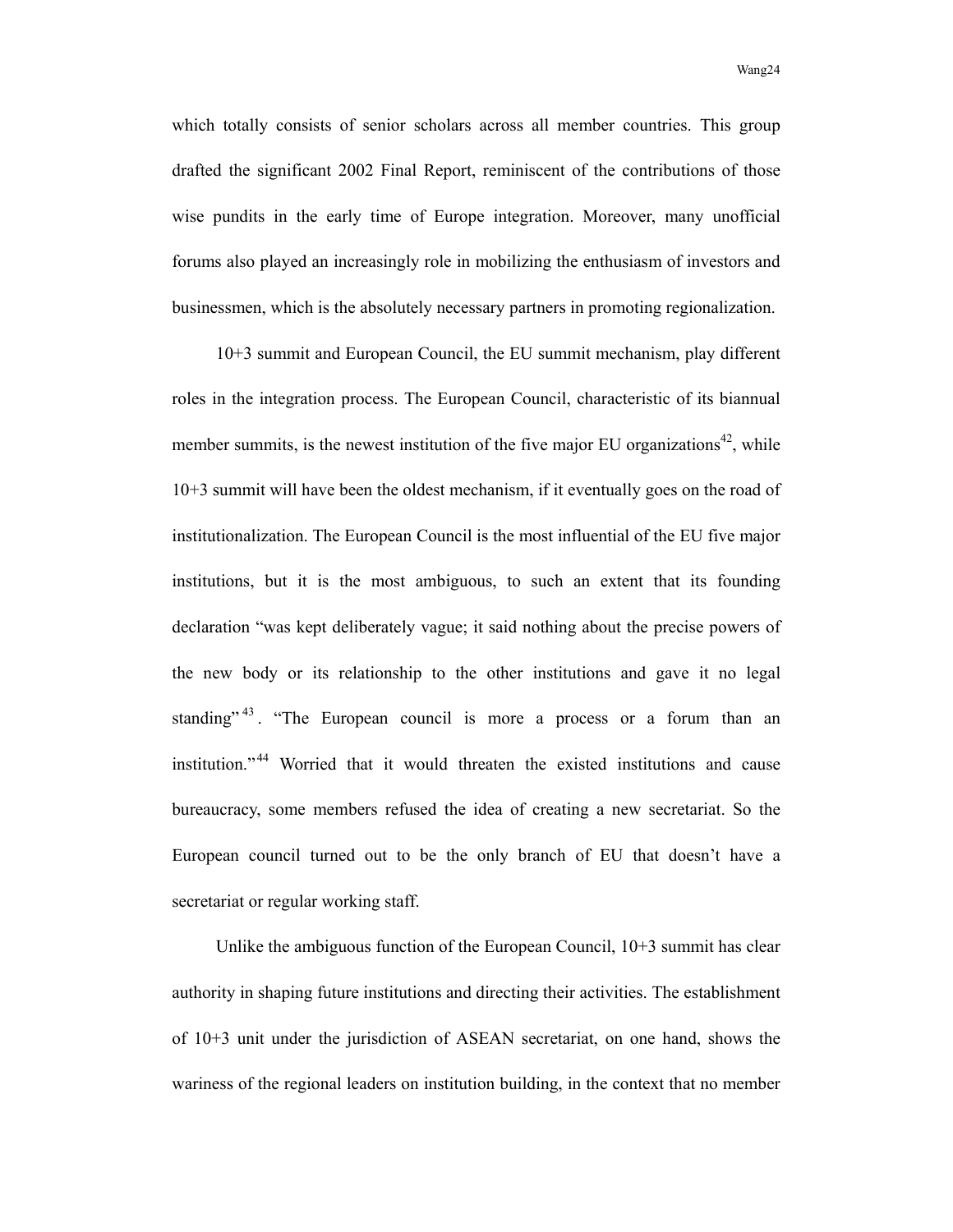state is ready to transfer its sovereignty to a supranational organization; on the other hand, avoid the competition for dominance between China and Japan by leaving an impression that ASEAN plays a leading role in the mechanism. The setup of 10+3 unit is only a small step, but it is of significance since it started the institution-building process in 10+3 mechanism. It implies that there is now an intergovernmental agency which professionally coordinates the  $10+3$  routine affairs and tries to strengthen its existence and promote its development. Imaginably, it will assume some primary work as those EU supranational agency is doing, thus partly make up for the lack those specific institutions in the 10+3 mechanism.

## **Security Cooperation**

 The scenario of regional security arrangements is of essential difference between Europe and East Asia. As they had a trans-Atlantic security cooperation with U.S, European countries didn't put too much emphasis on their own security building. In East Asia, there used to be a multilateral security arrangement called Southeast Asian Treaty Organization (SEATO) from 1955-1977, but there is no region-wide security arrangement now<sup>45</sup>. The major present security arrangement is in the form of bilateral security alliance treaties between U.S and regional countries, such as Japan, South Korea, Philippine, Thailand, etc. These treaties formed bases for regional security assurance. Meanwhile, although without alliance relations, U.S also has access to naval facilities in Singapore, Malaysia, Indonesia, and Brunei. Other countries in the region, such as China, Vietnam, North Korea, Myanmar, Lao mostly rely on their own military power for defense, since they have no military alliances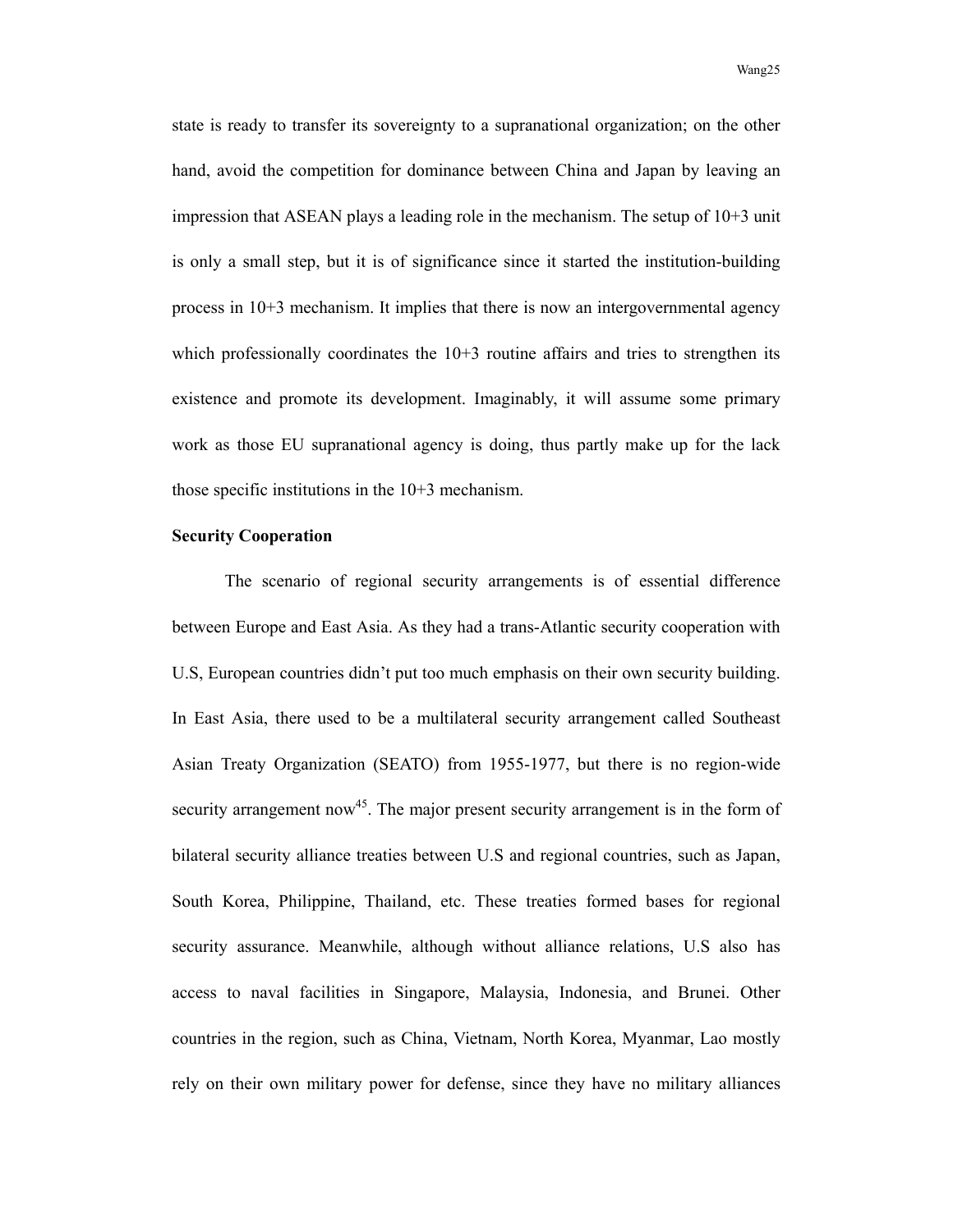Wang 26 November 26, November 26, November 26, November 26, November 26, November 26, November 26, November 26

with others.

Under the auspices of ASEAN, there are also two other forms for regional security cooperation. First is the political Treaty of Amity and Cooperation (TAC) in Southeast Asia, which is basically a political commitment to no war among members. China became the first non-ASEAN-member country when it acceded to TAC in 2003; Japan also followed up in 2004.46 Second is the forum of ASEAN Regional Forum (ARF) created in 1994. It major purpose is for multilateral security dialogue, information change and persuasion by trust building, preventive diplomacy and conflict resolution. Membership of the forum included all the East Asia countries plus United States, Russia, India and EU, etc. In 2000, North Korea was admitted to the forum. The function of ARF is in part similar to that of Organization for Security and Co-operation in Europe (OSCE), but is also distinct from it for the equal role of "second-track" or unofficial diplomacy—with the "first-track" diplomacy or official diplomacy. $47$ 

Recently, 10+3 also shows its interest on regional security issues. Though it is not the clearly stipulated function of 10+3, the regional security cooperation seems to increase its weight in 10+3 agenda. In the Joint Statement on East Asia Cooperation at their 3rd Summit, it didn't clearly commit itself to security issues, though leaving some room for future actions. "The ASEAN Plus Three Leaders expressed greater resolve and confidence in further strengthening and deepening East Asia cooperation at various levels and in various areas, particularly in economic and social, political, and other fields".<sup>48</sup> It is reasonable that the summit was going to emphasize more on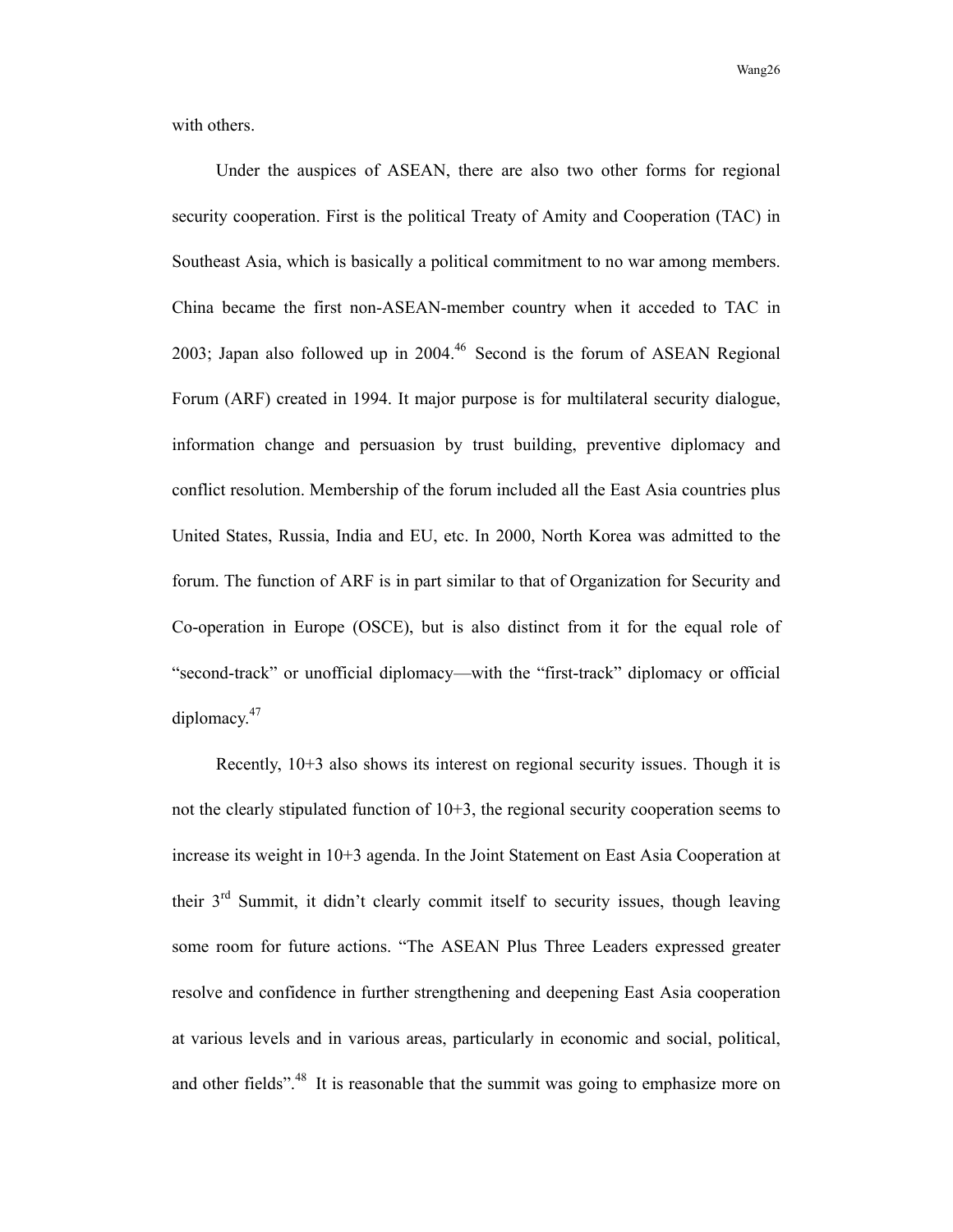economic and social, political field, because security issue in East Asia is very complex and sensitive, not least current North Korea issue and Taiwan issue. So the discreet way for 10+3 is to put the difficult task aside and start from easy topics.

Then among the 26 future measures proposed in the 2001 Final Report of EASG, group of high-rank officials, security cooperation still wasn't directly mentioned, though at least two measures have relation to security issues. One is to "strengthen the mechanisms of cooperation on non-traditional security issues", and the other is to "build a framework for regional energy policies and strategies, and action plans". Apparently the item of non-traditional security cooperation was added shortly after 911 happened. Cooperation on fighting against terrorism and other forms of transnational crimes is the common task of each country and the least controversial area among regional countries, and it will surely gain U.S endorsement. As it was, they finally found an easy cut-in on regional security cooperation. Insofar as the economic stability of many members increasingly relies on oil importation, the coordination of energy policy becomes another non-traditional area for security cooperation.

The increasing interest of  $10+3$  on promoting regional security dialogue was further shown in its following summit meetings. In the 2002 meeting, China, Philippines, Vietnam, Malaysia and Brunei signed the Declaration on the Conduct of Parties in the South China Sea, which will build mutual trust towards solving this problem peacefully and benefit the regional stability. This was an important event, for it at least helped alleviate some misgivings of countries concerned on China's military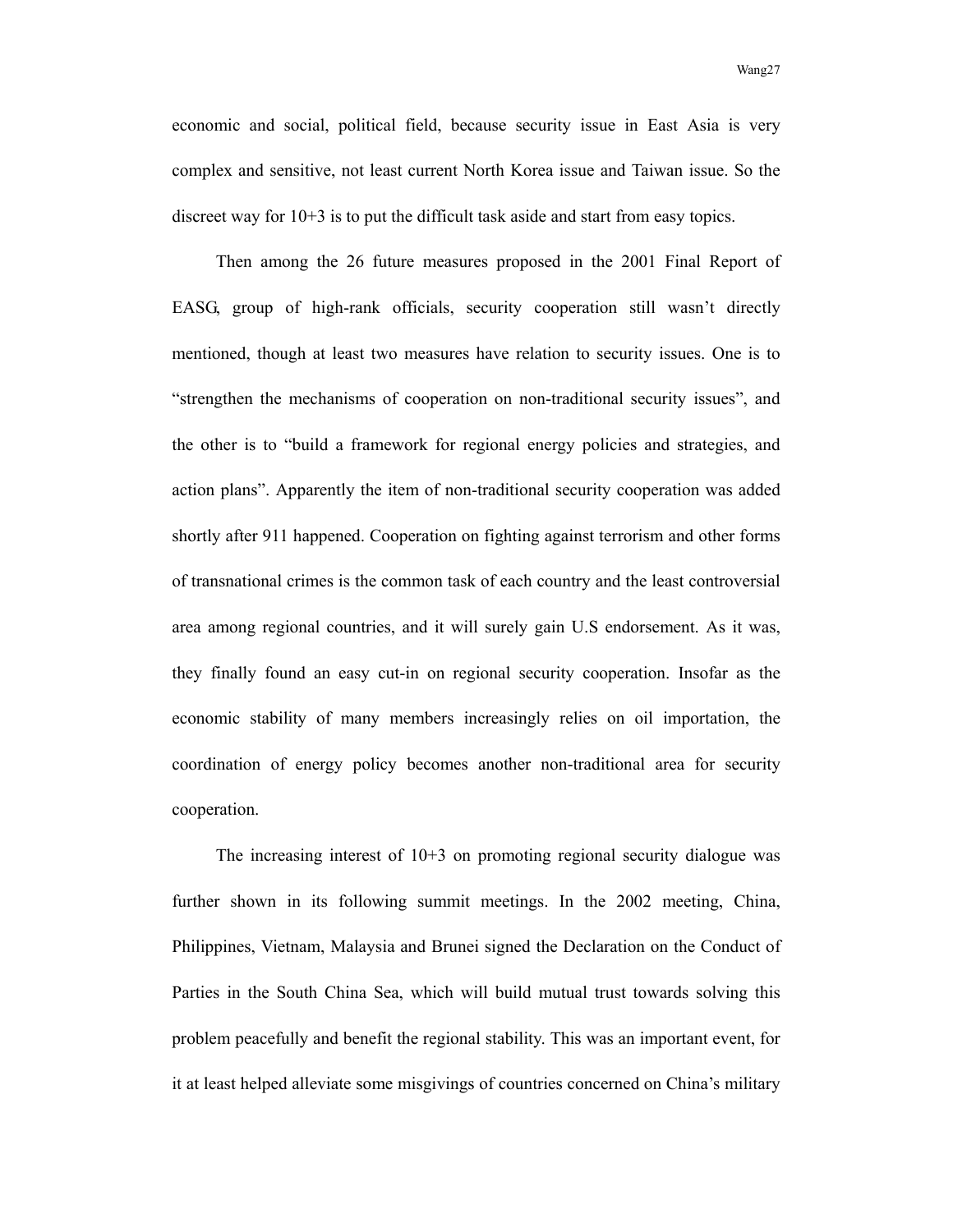resort to solve the issue. Besides, this meeting reiterated the support for the peaceful reunification of Korea and commitment to ensure a peaceful resolution of DPRK nuclear issues.

In the 2003 summit meeting, China's accession to TAC became a highly conspicuous event. The TAC, though not a security treaty, is a highly political treaty. As the footstone for ASEAN members to deal with relations with each other, it provides fundamental principles correlated to security cooperation, including "mutual respect for the independence, sovereignty, equality, territorial integrity and national identity of all nations; Non-interference in the internal affairs of one another; Settlement of differences or disputes by peaceful means; and renunciation of the threat of use of force"<sup>49</sup>. The significance of China's accession to TAC is that it becomes illegal for China to open war with other Treaty's signatory parties, since the provisions in the Treaty are binding to its members. China's accession thus provided great assurances for the security of ASEAN members and regional stability.

The increasing credibility of China was subsequently reflected in the summit press statement that security cooperation would be one of the five areas where ASEAN is going to strengthen cooperation with China. In July 2004, the ASEAN Regional Forum decided to set up a forum in Beijing for defense officials to discuss security issues, implying that 10+3 is going to hold dialogues among military officers. In the just past  $7<sup>th</sup>$  summit meeting, the press statement announced, "We exchanged views on regional and international political and security, and economic issues. We also discussed ways and mechanisms to strengthen the ASEAN+3 cooperation and its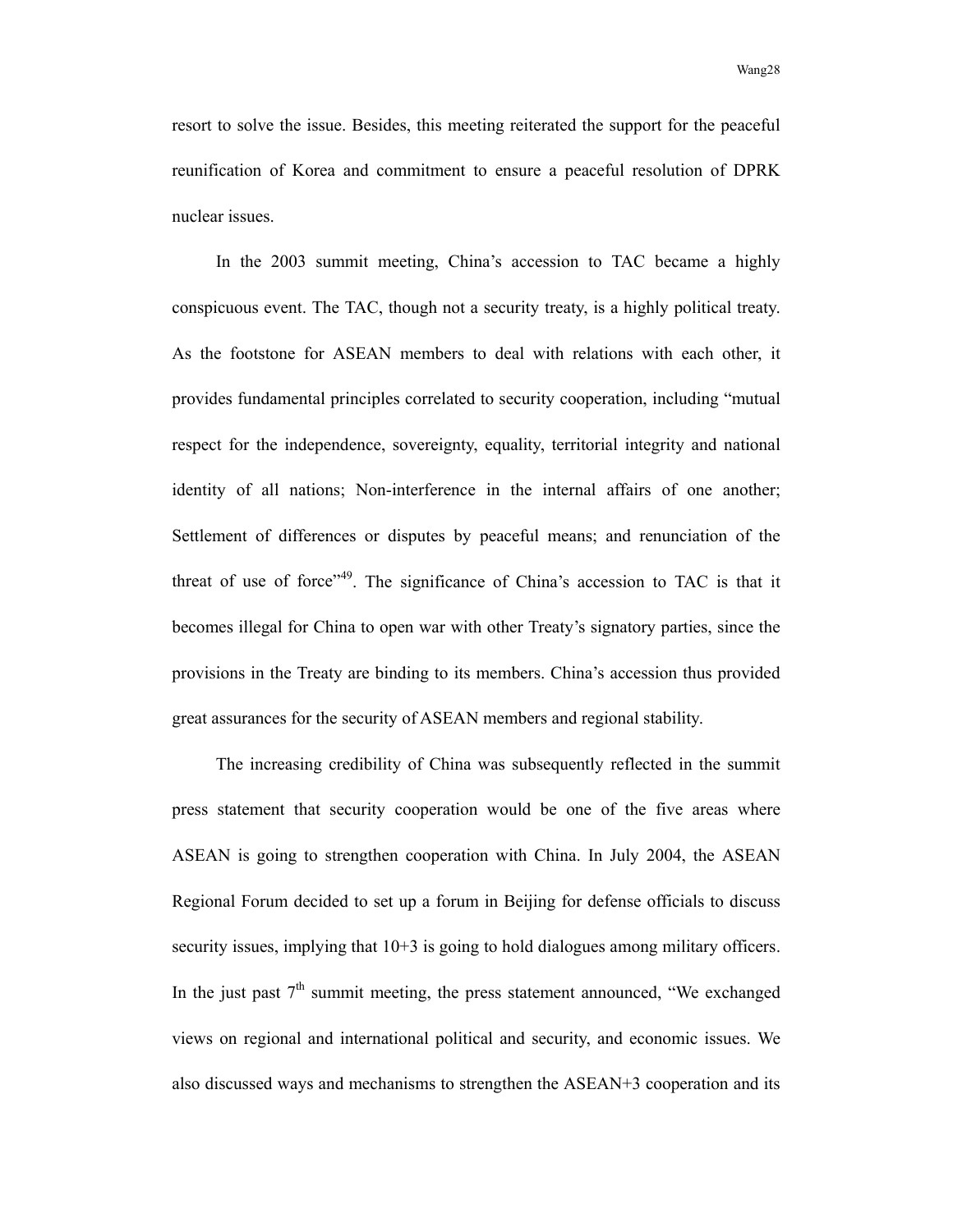future direction<sup>"50</sup>. Noticeably, the discussed security issues were put in front of the economic issues, showing the increasing attention the leaders paid on it.

It is unrealistic now, however, to envision a solid, region-wide security arrangement in the mechanism with traditional military functions which is characterized of military alliance, in the context of great diversity in the region and remaining shortage of mutual trust between some countries. Furthermore, any regional security arrangement without the participation of U.S is impossible, given U.S security commitment to and military existence in this area now. But an arrangement without China or even assuming China as the potential enemy will also get little support, in consideration of its leverage on each of regional security problems and on the general regional stability.

The paradox here is that U.S seldom develops alliance with non-democratic states, except with some Middle East countries such as Saudi Arabia or Egypt. Is there any possibility for the attachment of a regional security arrangement involving both U.S and China, on condition that China's political system hasn't changed into multi-party system? It calls on the creativity and flexibility of all partners to go beyond the traditional security stereotype of bringing allies together while excluding competitor or potential rivals. It might be enlightening that the other Europe countries brought West German into the integration process at the initial period for the purpose of containing its expansionist impulse.

Came what will, multi-layered regional security cooperation will be also the case in East Asia, as NATO, OSCE and the present security building of EU itself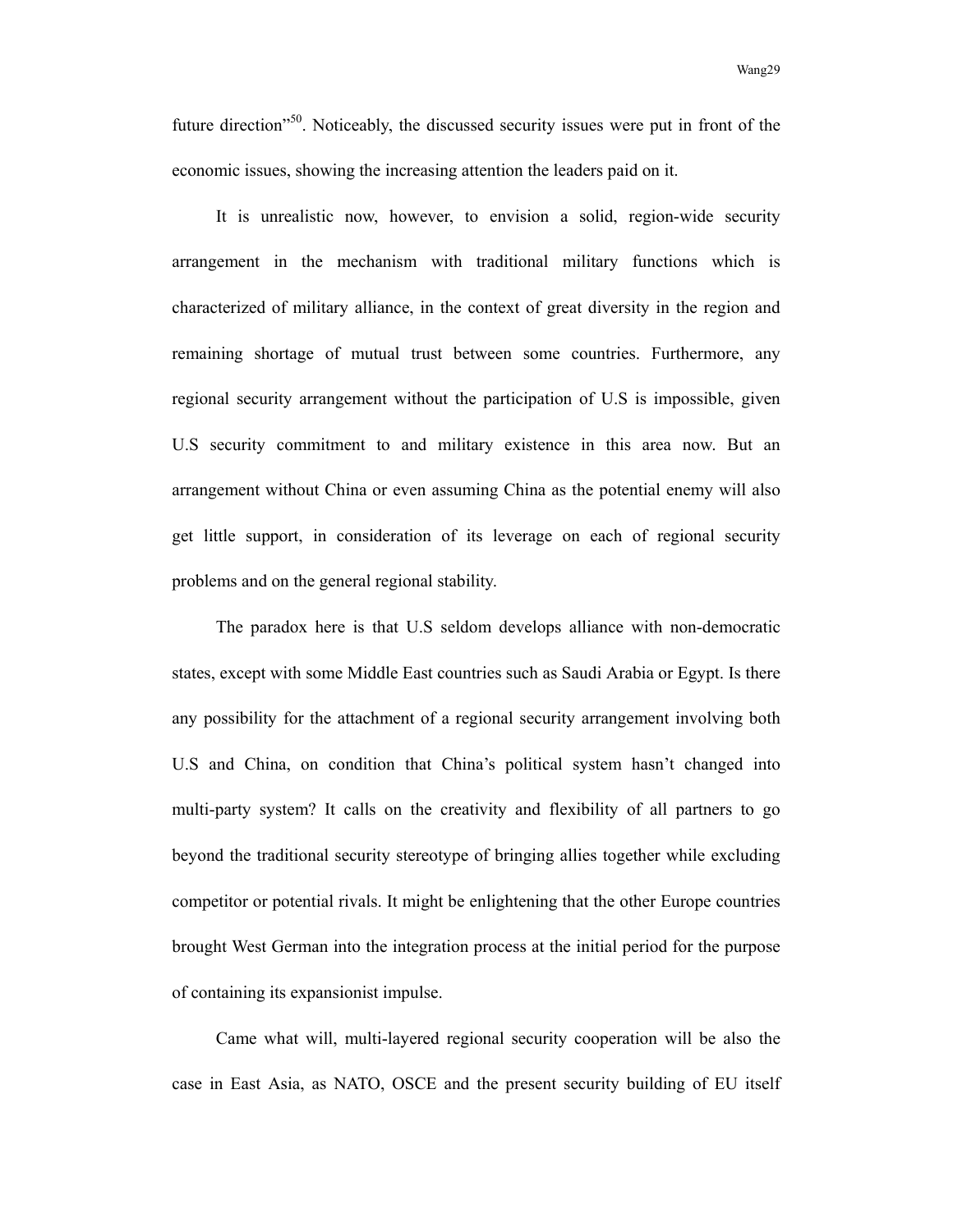coexist in Europe. The bilateral military alliance between U.S and other regional countries will still be the foundation of regional security mechanism in the run. The ARF can continue to act as the forum promoting security dialogue in Pacific Area. Although its role is mitigated by current deadlock of North Korea nuclear issue, it can find a suitable position if some parties concerned are willing to incorporate into it the current Six-Party talk mechanism, as Francis Fukuyama suggested recently.<sup>51</sup>

The other layer is the security cooperation based on the 10+3 mechanism According to EU experience, alliance with U.S is important, but the regional security cooperation is also necessary. In East Asia 10+3 could assume the latter assignment. This security cooperation, which will be different from traditional military alliance by focusing on the buildup of mutual trust, will develop on the basis of political commitment of TAC, combined with the current coordination on maritime security, fighting on terrorism and transnational-crimes, coordination of energy policy, and potential issues such as preventing regional nuclear proliferation, etc.

There is some favorable conditions for 10+3 to promote security cooperation. Economic integration itself emanates political willingness and offers assurances for regional security. The institution building on trade and finance, including a free trade area and exchange rate coordination, also nurtures trust building and the sense of security community. To be sure, 10+3 will play a constructive role in the evolution of regional security arrangement.

## **Indispensable Relations with United States**

Like the close US-EU economic relations, it seems sure that US economic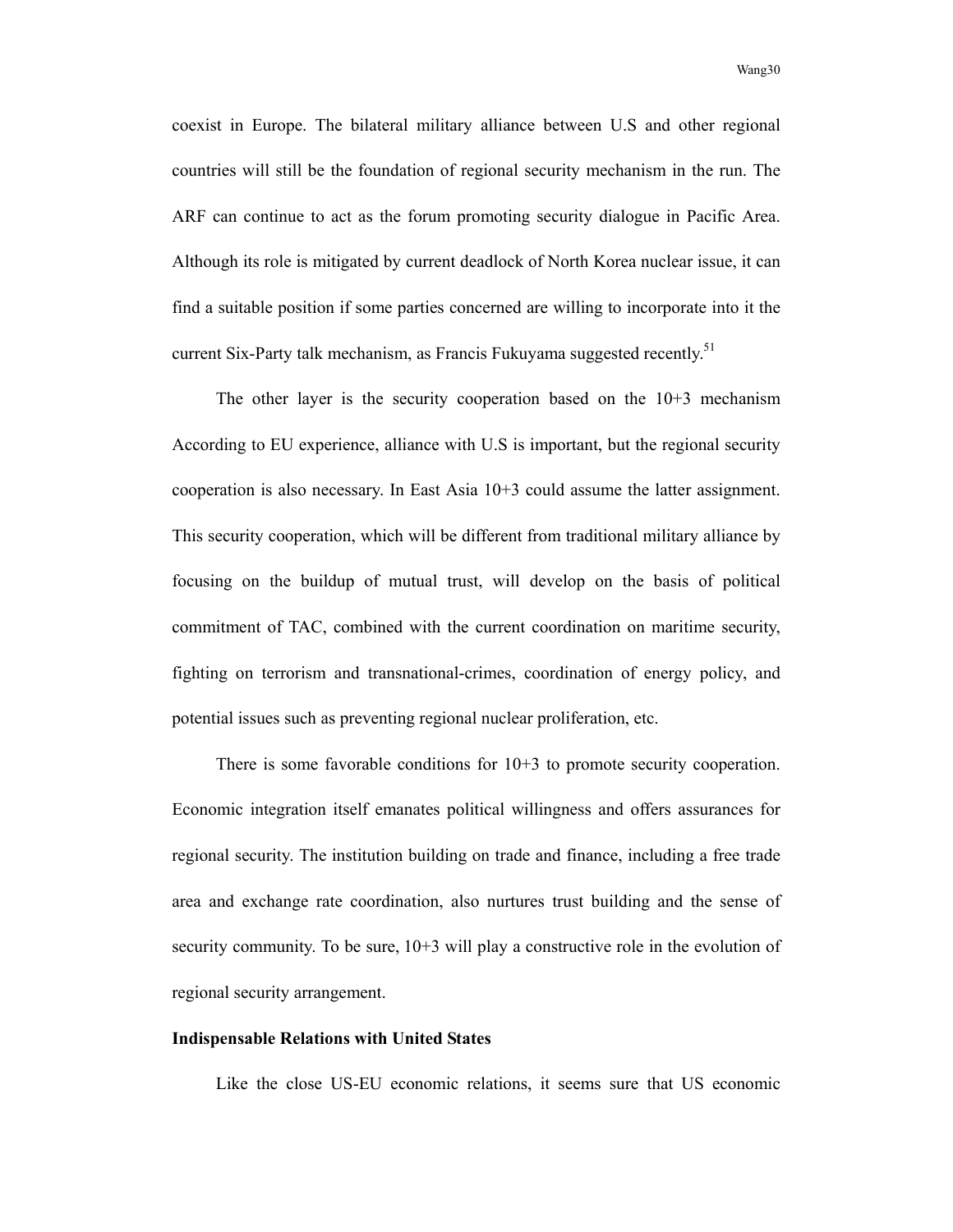interest in East Asia won'tl be hurt by the regional integration. It is unknown if the volume of trade or mutual investment would have been larger between U.S and Europe if the latter hadn't adopted policy of economic integration, but it is known that they are the largest economic partner of each other up to now<sup>52</sup>, even EU has taken some protectionist measures for the benefit of building its internal single market. The formation of a single market might increases additional economic opportunities for U.S and partly make up for the loss of European market protection. As to U.S-East Asia economic relations, though from 2000 to 2004 trade growth between U.S and regional countries is slower than intraregional growth, it is still faster than the growth in the previous ten years. As the largest provider of regional foreign direct investment, U.S investment in East Asia has also been growing even faster than before<sup>53</sup>. In addition to the commitment of "open regionalism",  $54$  U.S has reason to believe that its future economic interest in East Asia is assured.

Politically, East Asia countries will still put its relations with U.S on top priority or only second to their regional policy. Regional security can't be guaranteed without U.S commitment. The dynamic U.S politics, society and culture are attractive to regional people. U.S East Asian economic growth can't sustain without US in the foreseeable future. A large proportion of their exports flow to USA. Their industrial advancement needs U.S technology and capital. Recognizing U.S paramount leverage on the region, China made solemn assurance several years ago that it wouldn't seek to exclude U.S military and economic existence in East Asia.<sup>55</sup>

As a stable Europe is in the security interest of U.S, a developing and stable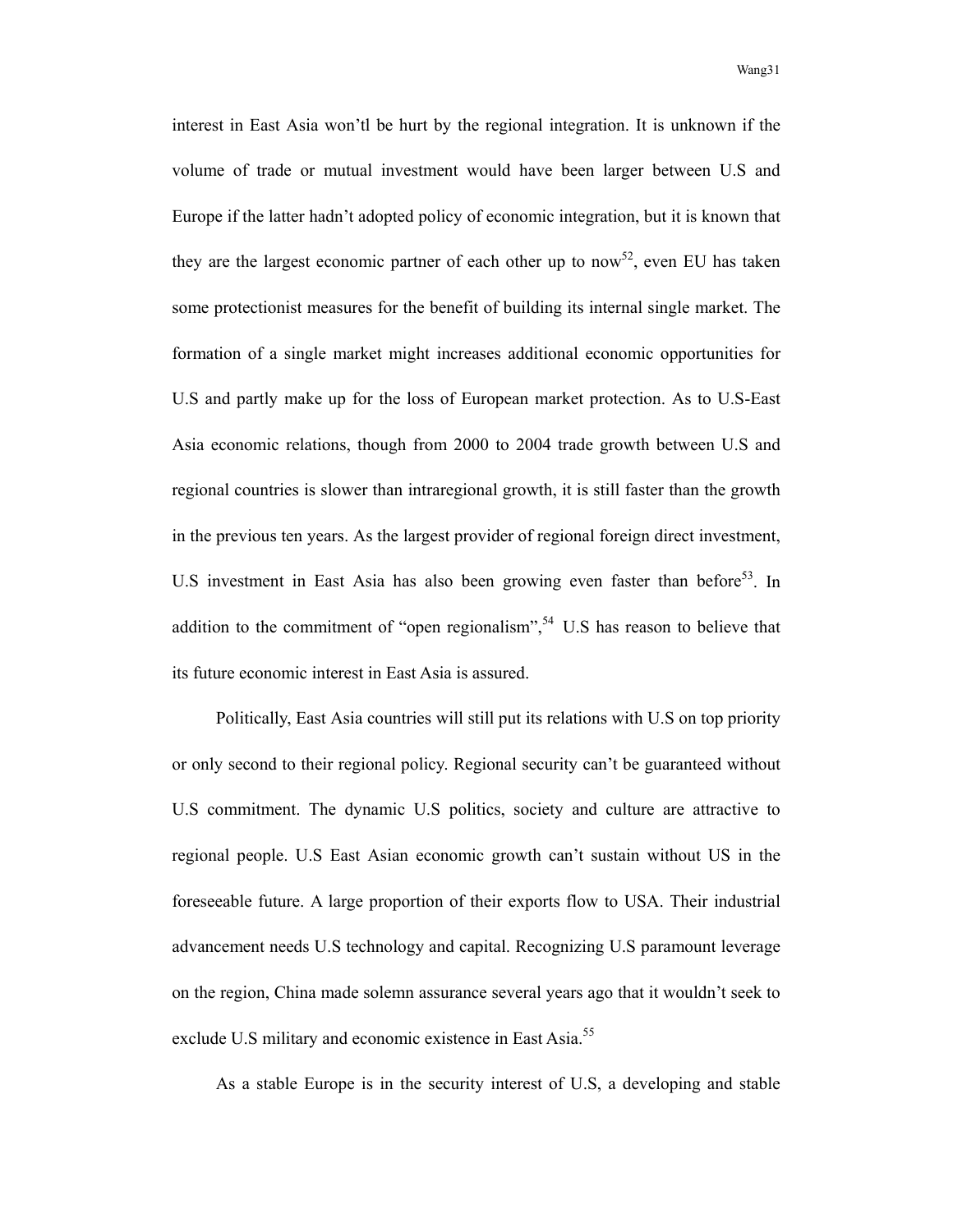East Asia also benefit U.S security interest. Different levels of intergovernmental talks in 10+3 mechanism are significant for strengthening interdependence and communication, which is the linchpin to regional stability. They not only talked about how to increase trade and financial relation, but also exchange ideas and worldviews unconsciously. What flows cross-border is not only goods and capital, but also people, services, information, ideas and cultures. Just as a Japanese scholar observed,

Economic integration will engage regional powers in stable regional interdependence where one's prosperity is in the interest of others, and make them more predictable and reliable to each other. Successful development of poor countries in Asia through integration in regional economic dynamism will help political stability and reduce the possibility that these countries will become hotbeds of terrorism. East Asia economic integration, thus, will help reduce tension and lighten America's security burden in region.<sup>56</sup>

The U.S approach toward East Asia economic regionalization is likely to be consistent with its policy toward European integration. At the early beginning of EU integration, U.S was very supportive, "seeing it as a way to build Europe security as a bulwark against the Soviets and as a means to help West German rebuild"<sup>57</sup>. Later, though it felt somewhat uncomfortable about Europe cooperation and its increasing reassertion, it was not the direct reason that produced the bilateral difference. All the way, U.S didn't take any irrational actions against EU integration, while European powers also took account of U.S interests in their integration. Moreover, such U.S stance stemmed from its belief of peace between democracies.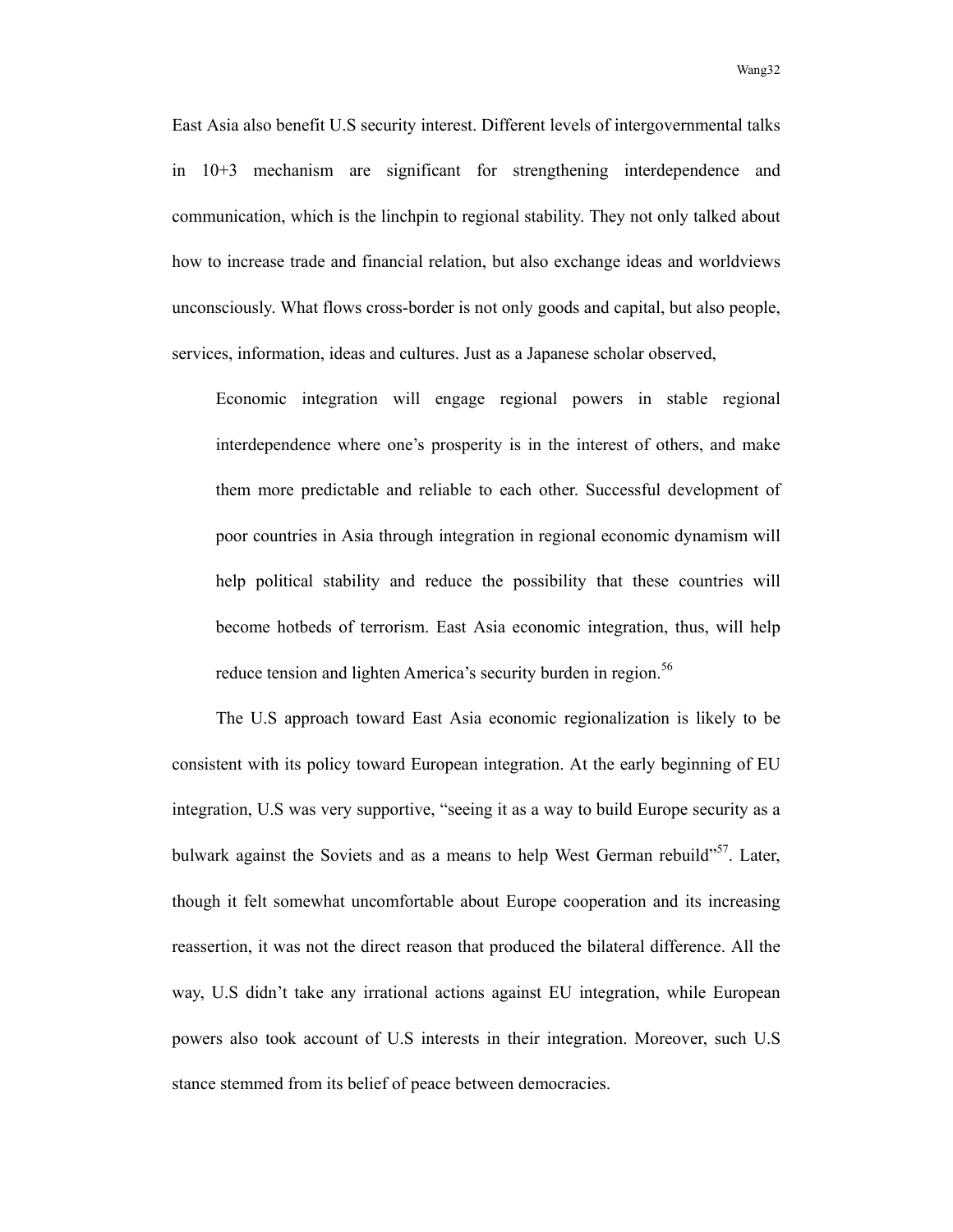Though opposing East Asia integration at the beginning, U.S are responding more positively to East Asia regionalization. When Mahathir proposed the conception of East Asia Economic Community in the early 1990s, he met strong objection from U.S. Then Japanese suggestion for the initiation of Asia Monetary Fund during the outbreak of regional financial crisis also invited U.S opposition. As a "Pan-Pacific power", U.S used to be worried about any kind of regional cooperation without its participation. Confronting with the firm collective actions of 10+3 summit meeting and its following drive, U.S, however, couldn't do anything but face the reality. The U.S Trade Representative, Robert B. Zoellick, comment positively on ASEAN's willingness to promote a free trade with other three Northeast Asia countries, and indicated that Bush Administration favored promoting free trade bilaterally, regionally and globally<sup>58</sup>. U.S is now considering negotiating bilateral free trade arrangement with Japan, South Korea, Singapore and some other ASEAN countries. It seems U.S would rather participate into the integration process one way or another than distance itself from East Asia owing to its aversion to the regional cooperation.

However, a U.S long-term strategy with respect to East Asia hasn't taken shape. Unlike Europe, this region shares less with U.S, whether in political system, economic structure, even less in religion, culture or ethnicity. Moreover, regional situations are far from being stable, which is witnessed by current North Korea nuclear crisis, Taiwan issue, and the tension between Japan and its neighbors. U.S policy adjustment is going to reflect the dynamics of the region under the steering of regional powers especially the increasingly assertive China.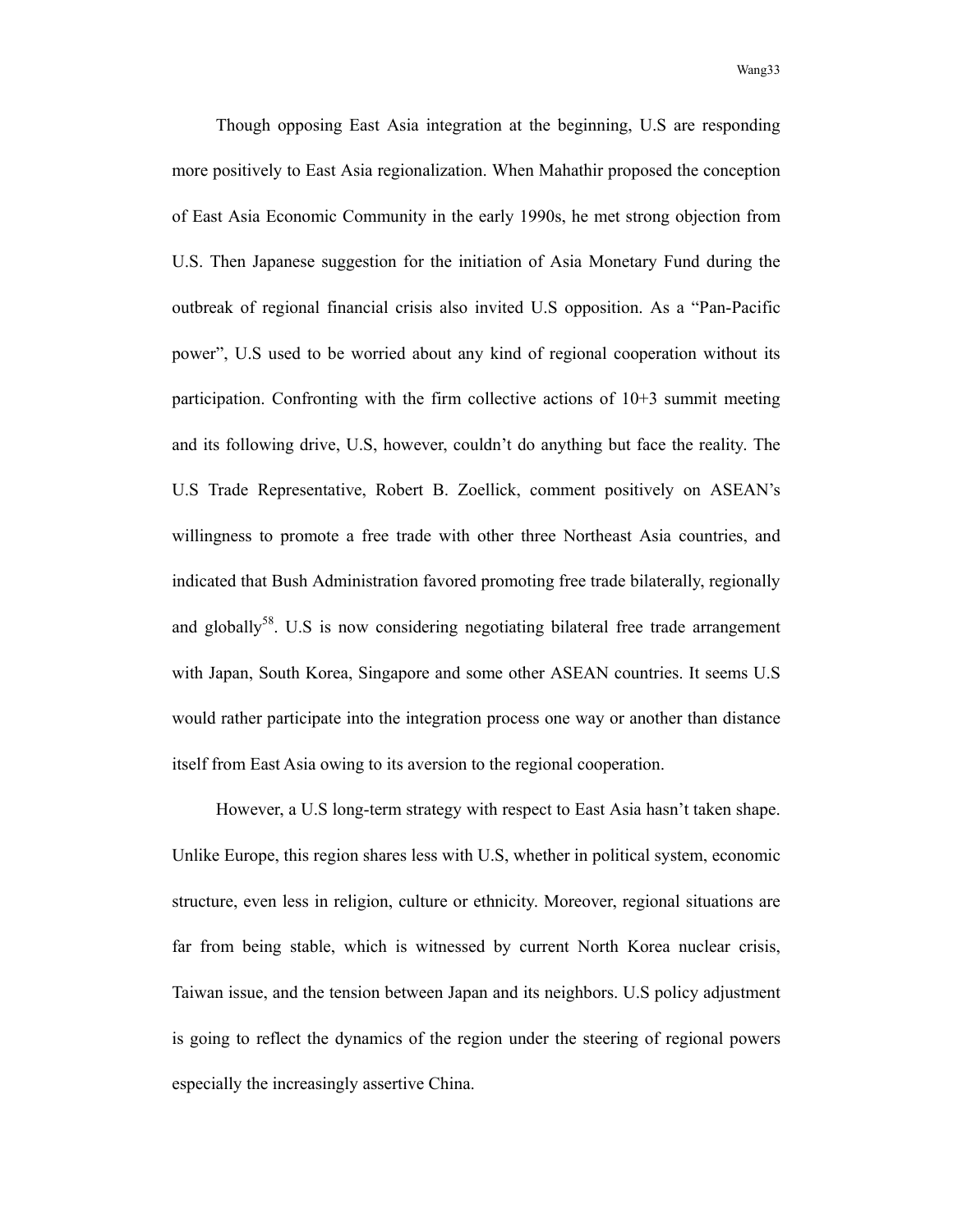## **Conclusion**

Regionalization seems to be a trend accompanying globalization. This provides a promising future for 10+3 advance. The driving force is the market dynamism. At present the intra-regional trade takes up almost half of the total trade in East Asia and intra-regional investment about two thirds of the entire foreign investment flowing into East Asian economies<sup>59</sup>. While the financial cooperation on the swap of foreign exchanges took the first step, the FTA is supposed to be the building block, as was the case of EU integration. Political willingness, in addition to the approach of pragmatism and flexibility to some tough issues, acts as the catalyst regional integration. Given that there is no regional security arrangement, which is different from the EU/NATO experience, security cooperation will also occupy enough weight with the development of economic regionalization, though it hasn't clearly manifesting itself yet.

However, the promising future doesn't cover the tough problems it is confronting, with some rather formidable. Take FTA for example. Now many of the subset FTA agreements set the time of the realization of zero tariffs of trade of goods to 2015. It might slide into a political rhetoric if there aren't feasible and detailed agendas, which now seems still far away yet. The heavy protection of some particular sectors which almost all the countries practice is not so easy to break essentially. Moreover, prescriptions are needed now on how to take effective measures to overcome the mess probably taking place during the synthesizing process of these subset FTA agreements, in order for the transition not to take too much time. As far as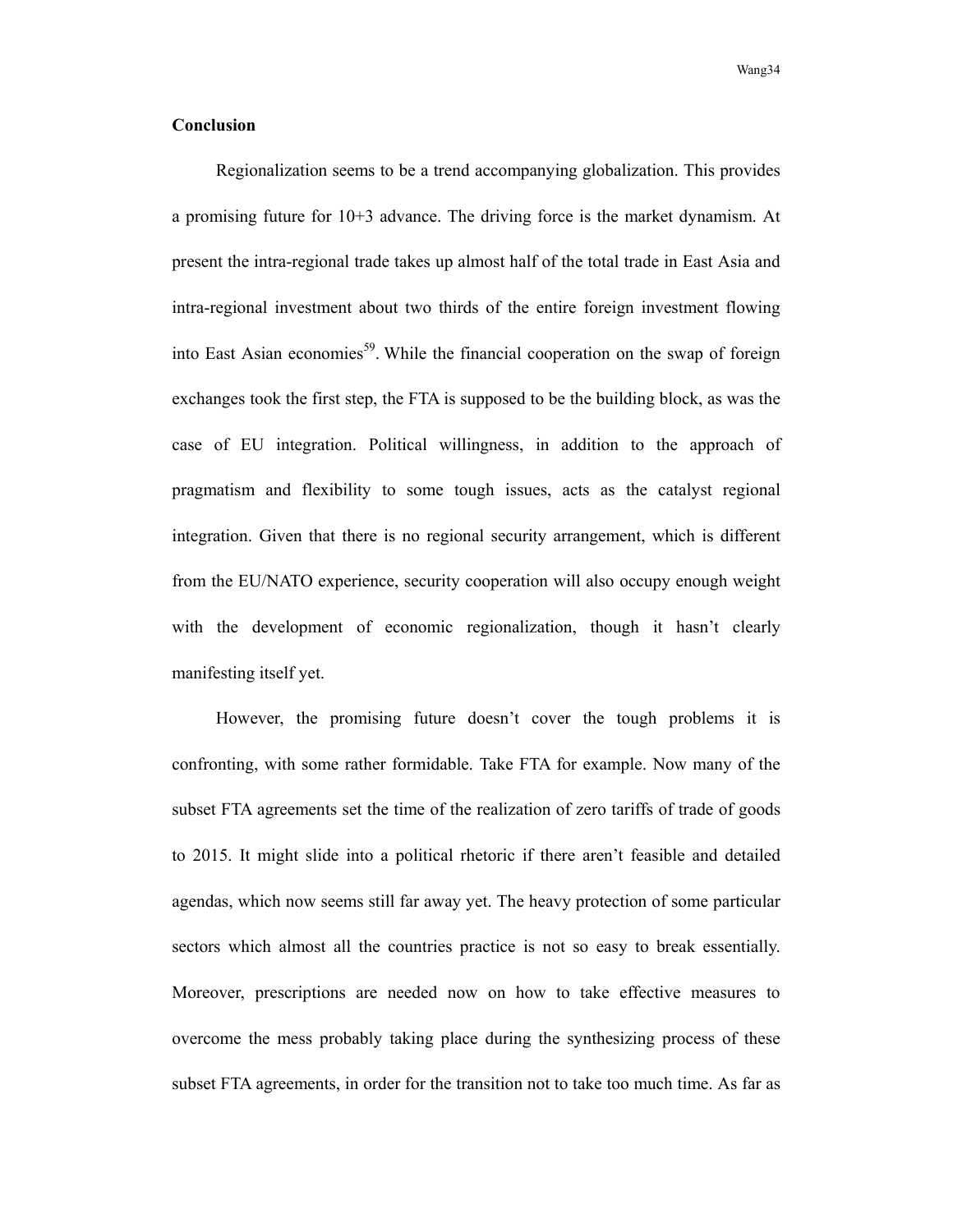economic problems are concerned, it makes little sense to think beyond FTA issues; with other economic issues either closely related the FTA problem, or too trivial or too grandiose to have any substantive contribution to the present integration.

The 10+3 development should also factor into the dynamics of regional politics. The Europe integration started from the cooperation of the two major powers—France and German, with other medium and small countries followed up. In contrast, East Asia economic cooperation didn't start from the coordination of the two major regional powers—China and Japan, but was initiated by a group of medium and small countries—ASEAN. The 10+3 summit couldn't have emerged and sustained without the initiative and continuous endorsement of ASEAN, which explains why ASEAN actually have been playing the leading role in the mechanism. Although China later appears more enthusiastic and tries to keep the momentum by measures such as signing FTA agreement with ASEAN, the development of 10+3 still to a great extent depends on how much incentive ASEAN perceives from the cooperation with Northeast Asia countries. At the same time, 10+3 shall also give ASEAN the convincing the reason why the mechanism shouldn't be expanded the mechanism to India, Australia, or U.S.

 The commitment of Japan is also indispensable for the advance of 10+3. Among the three major partners, Japan's attitude is most hesitant, because of its alliance with U.S, preference to multilateral trade liberalization, and the heavy protection of its agricultural sector. However, the most discomforting issue is the talking of leadership competition between China and Japan. Although the concrete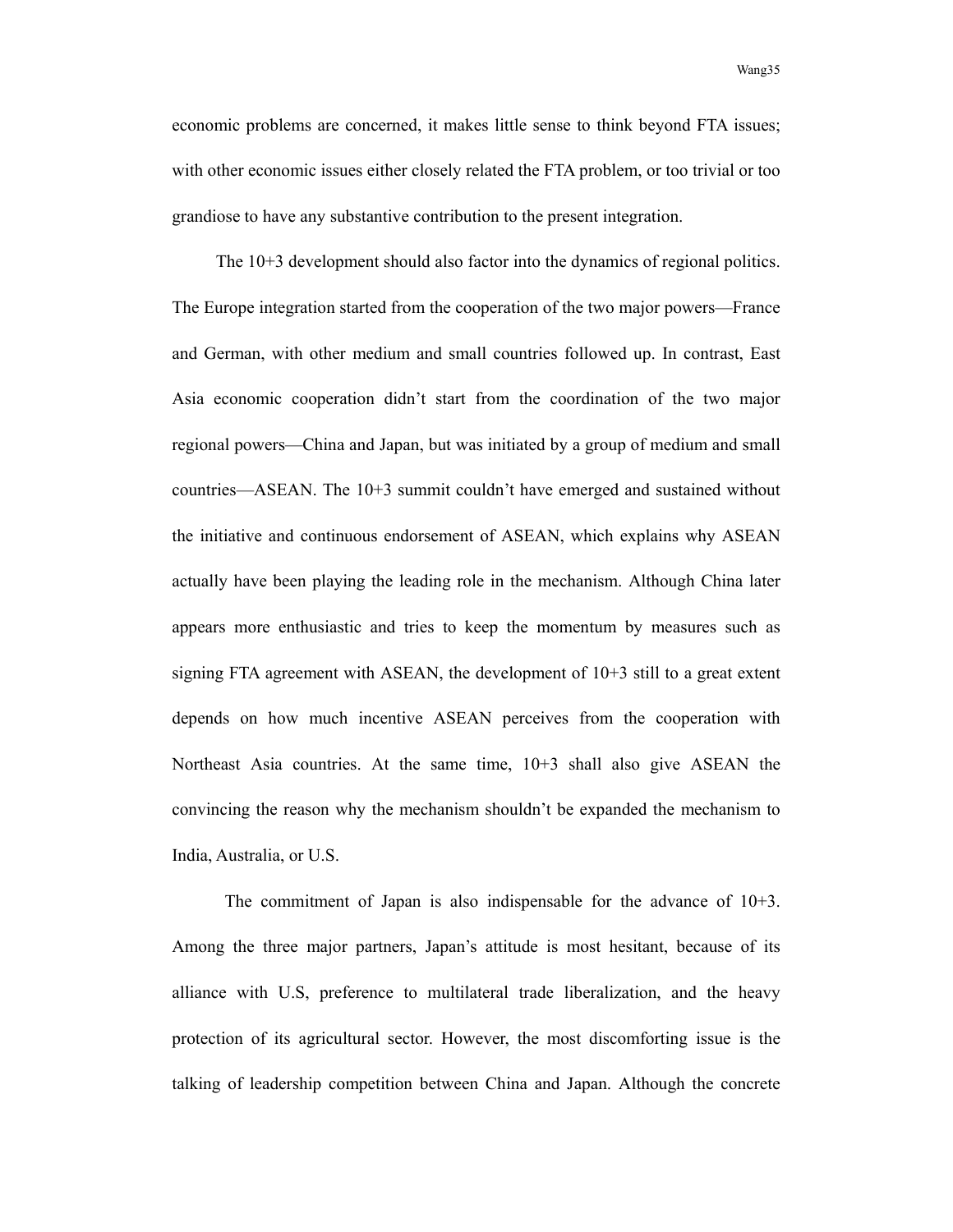Wang 36 November 2014 and 2014 and 2014 and 2014 and 2014 and 2014 and 2014 and 2014 and 2014 and 2014 and 201

significance of this "competition to cooperate" is not discernable, this argument indeed influenced Japan's commitment to 10+3, which will also affect the initiative of ASEAN. However, Japan won't ignore the potential benefit 10+3 brings. To solve the power competition problem, each major power, including Japan, China and ASEAN, should bear in mind the traditional Asia political rationale of equality and consensus. The deputy Secretary of ASEAN, Pengiran Mashor Pengiran Ahmad, is insightful to note that "As in ASEAN, it is likely that East Asia will not thrive on hierarchies. Rather, each member country will be treated as a partner and together they would work towards sustainable growth and development that would guarantee an environment of peace and stability". $60$ 

The political system of member states also affects the future of  $10+3$ development. The basic issue, which is of more academic than present policy value to East Asia integration, is whether the western style democratic system is the precondition, to which EU and NAFTA conform, of the success of regionalization, even for the lower-level economic integration. If this condition is indispensable, then it is a big question how far the 10+3 mechanism is going to progress toward its objective of building an "East Asia Community"<sup>61</sup>.

That the western-style political system is important is mainly because it offers a channel to examine the legitimacy of government's integration commitments. According to EU experience, though in the early period the integration measures was made totally by the executive branch, but later all the issues that related to substantive transferring of national sovereignty were subjected to public endorsement and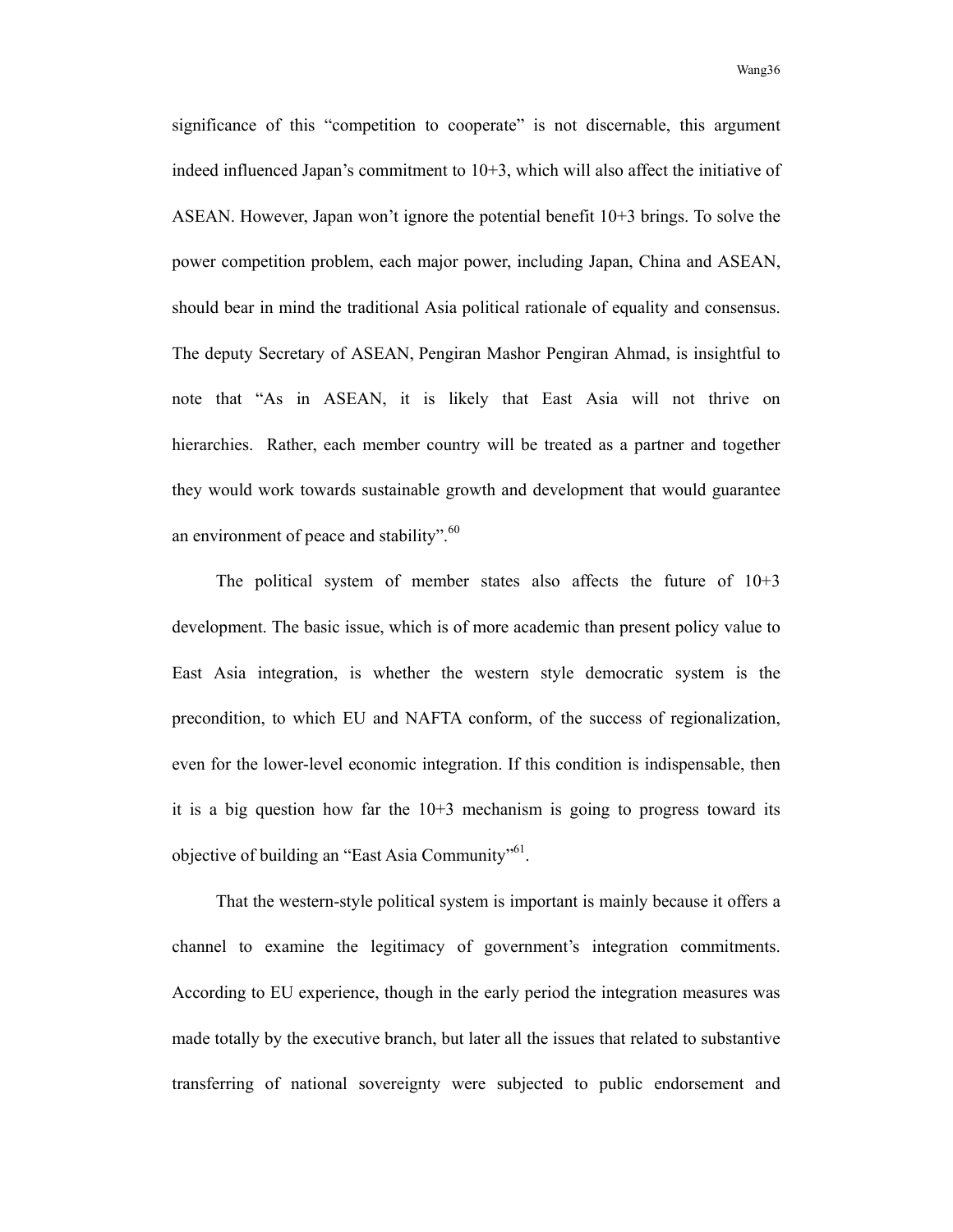parliamentary ratification.<sup>62</sup> Current integration commitments such as FTAs made by most of 10+3 governments weren't examined by legislative ratification or referendum support yet. These commitments is said to lack legitimacy, since they might be discarded easily by any future government and thus heavily damage the integration process.

Could the legitimacy of commitments made by a non-western-style-democratic state be examined by an alternative way? Such as the continuous improving on life level and social wellbeing manifested by majority people, which in a non-legal way underlies people's satisfaction with integration commitments and ensure their sustainability? There is another alternative to examine the legitimacy of such commitments, i.e. if a more binding international commitment, such as China's joining into WTO, enhances the legitimacy of the state's policy decision, since any future government in the state will be hard to default on the obligation at will, will it also help enhance the legitimacy of the government's regional commitment? In a word, can a more binding international commitment help enhance the legitimacy of regional commitments in a non-western-style-democratic state? There might never be prior answers to these questions, before any region succeeds in practicing it.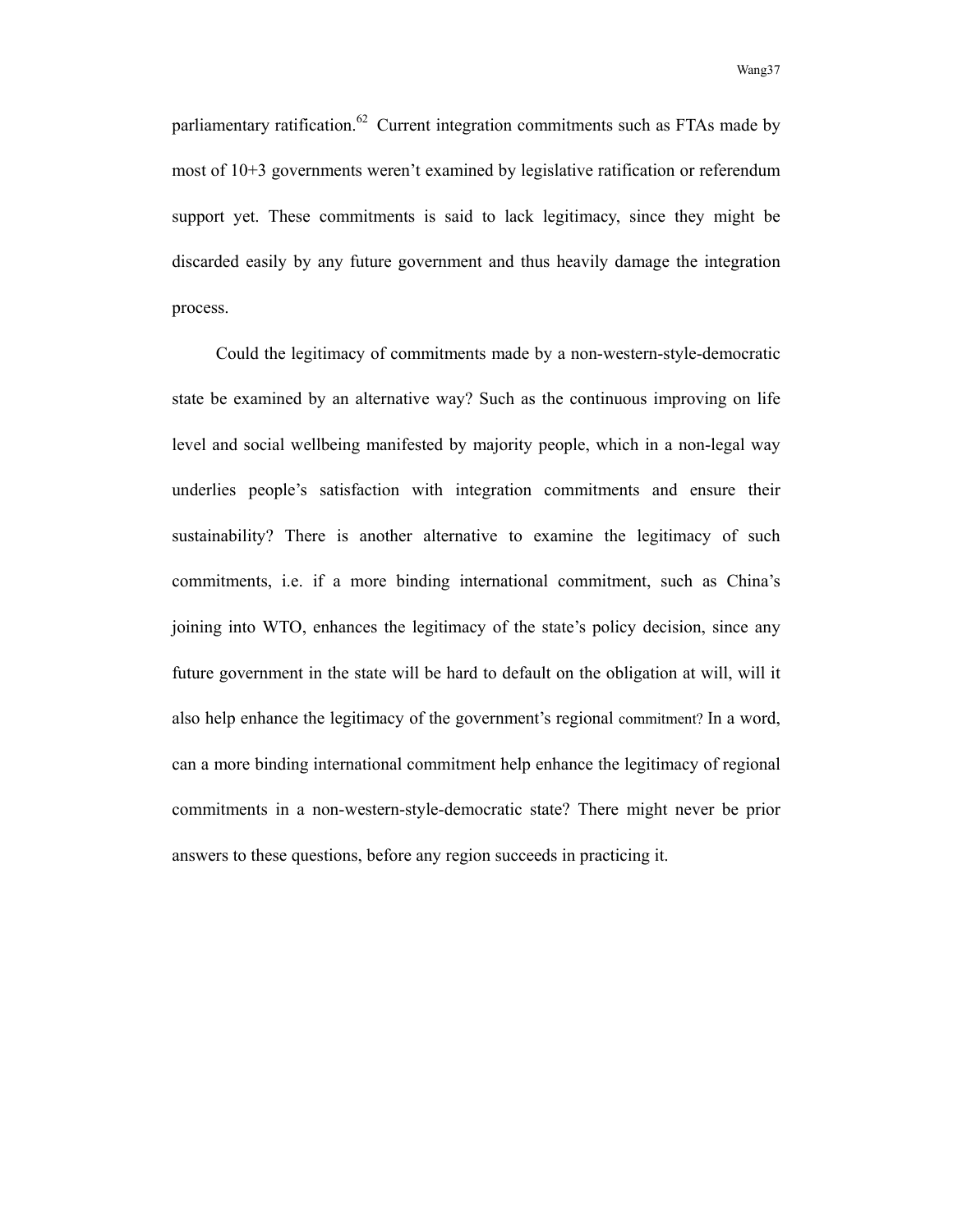#### **Notes**

 $\frac{1}{1}$ <sup>1</sup> John McCormick, *The European Union: Politics and Policies* (Colorado: Westview, 1999), 3.

2 Ibid*,* 43.

 $3$  Santha Oorjitham, "ASEAN + 3 = EAEC." Asiaweek, March 15, 2000, http://www. asiaweek.com/asiaweek/foc/2000/03/15/index.html.

4 Jane Perlez**,** "Asia Letter: China shoring up image as Asian superpower**",** ,*International Herald Tribune,* December 01, 2004, http://www.iht.com/articles/2004/12/01/news/letter.html.

<sup>5</sup> Sphere, Bill Gordon, Greater East Asia Co-Prosperity, March 2000, http://wgordon.web. wesleyan.edu/papers/coprospr.htm.

6 Fu-Kuo Liu and Philippe Regnier, *Regionalism in East Asia: Paradigm shifting* (New York: RoutledgeCurzon, 2003), prologue xv.

<sup>7</sup> *Encyclopædia Britannica*, s.v. "Asia-Pacific Economic Cooperation (APEC)", http:// www.search.eb.com/eb/article?tocId=9344529&query=APEC&ct=eb.

8 Geng Xiefeng, *New Regionalism and the Change of Asia-Pacific Regional Structures.* (Beijing: Beijingdaxuechubanshe, 2003), 127.

9 Pengiran Mashor Pengiran Ahmad, *East Asia Economic Community: Prospects and Implications,* http://www.aseansec.org/15655.htm.

10 McCormick, *the European Union,* 45.

11. McCormick, *the European Union,* 11.

<sup>12</sup> *Thitapha Wattanapruttipaisan,* "The Newer ASEAN Member Countries And Asean-China FTA: Additional Market Access and More Challenging Competition", 2002, http://www.aseansec.org/2814.htm.

13 Björn Hettne and Fredrik Söderbaum." the New Regionalism Approach." *Politiea,* 17.3 (1999), <http://www.unisa.ac.za/default.asp?Cmd=View Content&ContentID=11583> (accessed Dec 13, 2004).

14 ASEAN+3 Summit, *Final report of East Asia Study Group,* 2002, http://www.aseansec. org/viewpdf.asp?file=/pdf/easg.pdf.

15 Mamoro Ishida, "Key to a common currency", *the Japan times*, Jan. 31, 2005, http://lib3.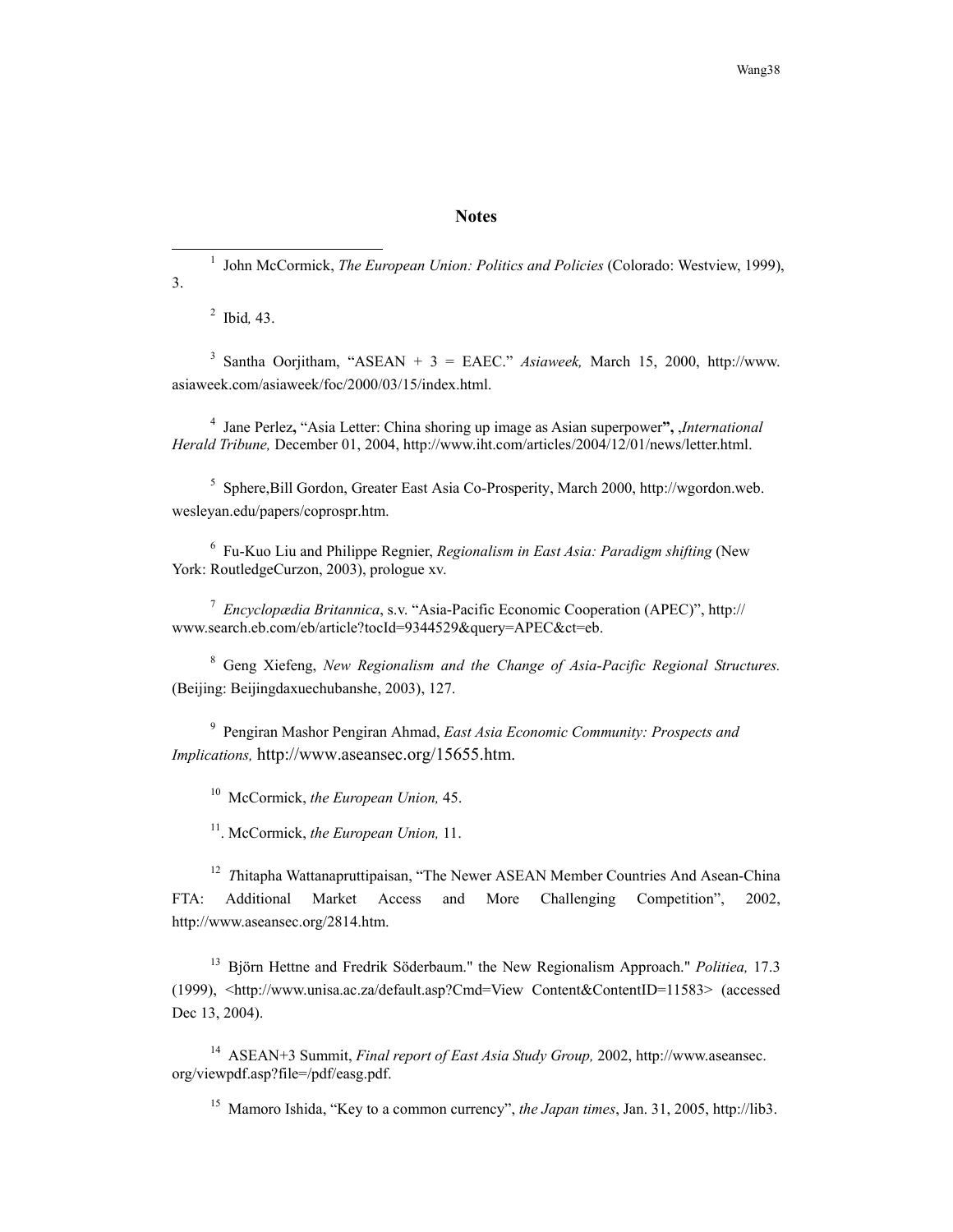tufts.edu:2069/universe/document?\_m=b2159102cee3d2887806255bdcce39d5&\_docnum=1&wc hp=dGLbVlb-zSkVA& md5=a7412321e5c568f0d80901c656fba9f7

16 Naoki Munakata, "Whither East Asian Economic Integration?", 15, *Center for Northeast Asian Policy Studies, Brookings*, http://www.brook.edu/fp/cnaps/papers/2002\_munakata.

17 John J. Mearsheimer, *The tragedy of Great Power politics* ( New York : Norton, 2001 ), 15.

18 David Shamburg, China Engages Asia, *International Security*, winter 2004/05, 71.

19 ASEAN Secretariat, *Joint Statement on East Asia Cooperation,* Nov. 28, 1999, ASEAN, http://www.aseansec. org/ 5469.htm.

20 Lee Tai Woo, China, the USA and the South China Sea, *Security Dialogue*, March 2003, 29.

21 Mamoro Ishida, Key to a common currency, *the Japan times.*

 $22$  Ibid.

1

23 Economic Intelligence Unit, *Country Profile Japan 2005*, http://db.eiu.com/index.asp? layout=article&eiu\_issue\_id=348098834&eiu\_article\_id=578098857.

24 ASEAN Secretariat, *Joint Statement on East Asia Cooperation*.

25 McCormick, *The European Union,* 46-47.

<sup>26</sup> Yoshihiro Iwasaki, "Monetary and Financial Cooperation in East Asia: The Way Ahead", *Asia Development Bank, Boao Forum for Asia Conference,* November 2, 2003 http://www.adb. org/Documents/Speeches/2003/sp2004016.asp

<sup>27</sup> Institute of Southeast Asia Study, *Southeast Affairs 2004*, (Singapore: ISEAS, 2004), 16.

28 McCormick, *The European Union,*51.

29 ASEAN+3 Summit, *Final Report of East Asia Study Group*, 7, http://www.aseanse c.org/pdf/east\_asia\_vision.pdf

<sup>30</sup> Chairman's Statement of the 8th ASEAN + 3 Summit, *"Strengthening ASEAN* + 3 *Cooperation"*, Vientiane, 29 November 2004, http://www.aseansec.org/16847.htm.

<sup>31</sup> Ong Keng Yong, "Developing ASEAN-China Relations: Realities and Prospects", *Keynote Address at the ASEAN-China Forum 2004,* http://www.aseansec.org/16255.htm

32 McCormick, *The European Union,*32

33 ASEAN Secretariat, *ASEAN-China Dialogue*, http://www.aseansec.org/5874.htm

<sup>34</sup> Masahiro Kawai, "Regional Economic Integration, Peace and Security in East Asia", 5, *Economists Allied for Arms Reduction,* http://www.ecaar.org/Articles/kawai.pdf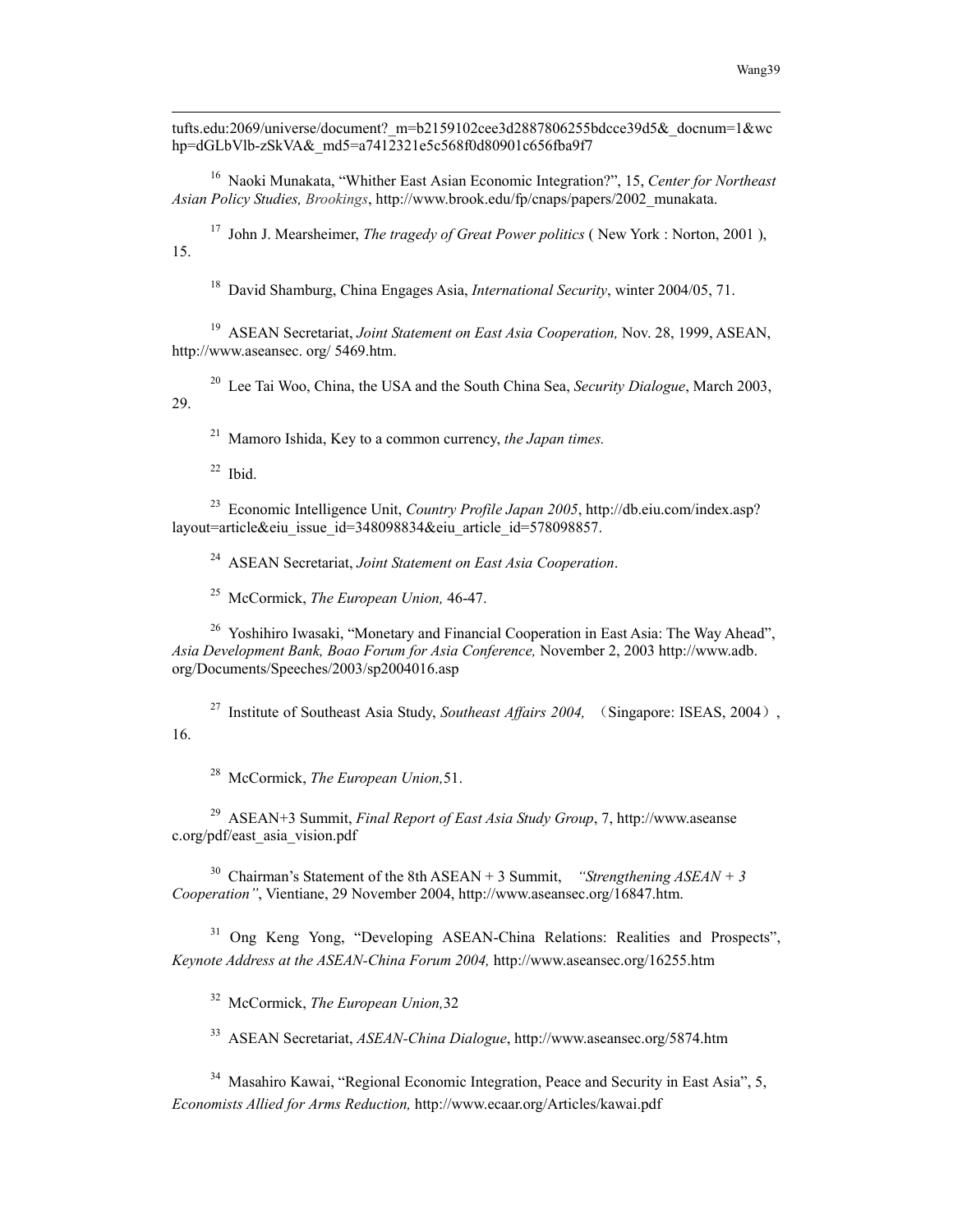35 Munakata, "Whither East Asian Economic Integration?" 18.

36 Ibid, 21.

1

37 Kawai, "Regional Economic Integration", 29.

38 McCormick, *The European Union,* 51.

39 Kawai, "Regional Economic Integration", 8

40 McCormick, *The European Union,*15

41 ASEAN + 3 Summit, *Strengthening ASEAN + 3 Cooperation*.

42 McCormick, *The European Union,*174.

43 Ibid., 176.

44 Ibid., 174.

45 Kawai, "Regional Economic Integration", 26.

46 Kawai, "Regional Economic Integration", 28.

47 OSCE. Encyclopædia Britannica Article. http://www.search.eb.com/eb/article?tocId =9066532&query=OSCE&ct=eb

48 ASEAN+3 Summit, *Final Report of East Asia Study Group*, 7-9

49 ASEAN, *Treaty of Amity and Cooperation in Southeast Asia*, http://www.asea nsec.org /1217.htm.

50 ASEAN + 3 Summit, *"Strengthening ASEAN + 3 Cooperation"*, Vientiane, November 2004, http://www.aseansec.org/16847.htm

51 Francis Fukuyama. Re-Envisioning Asia. *Foreign Affairs.* Jan/Feb 2005, 64

52 McCormick, *the European Union,* 276

53 ASEAN Secretariat, ASEAN Statistical Year Book 2004. Chapter 5 and 6. http://www. asean sec.org/syb2004.htm

54 Sohn Byeon-Hai, "Towards a New Regionalism in East Asia", *Journal of Economic Integration,* September 2004, 503-505

55 Shamburg, "China Engages Asia", 75-79

56 Munakata, "Whither East Asian Economic Integration?" 36-37.

57 McCormick, *the European Union*, 274.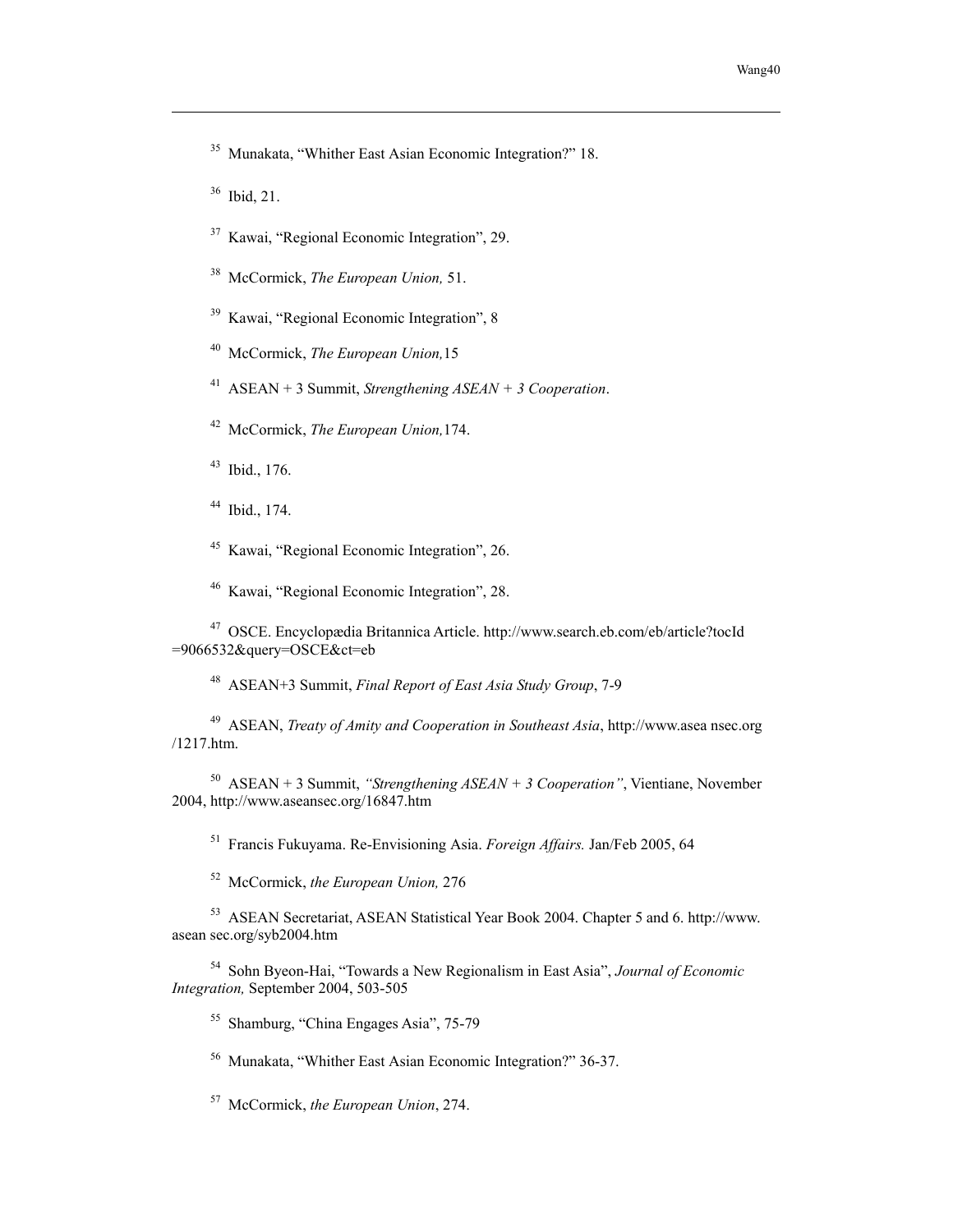58 Munakata, "Whither East Asian Economic Integration?" 36.

<sup>59</sup> Wen Jiabao, *the speech on the*  $7<sup>th</sup>$  *ASEAN+3 Summit Meeting*, http://www.bjyouth. gov.cn/jgkwlist.asp?id=16 (accessed Dec 16, 2004).

60 Pengiran Mashor Pengiran Ahmad, *East Asia Economic Community: Prospects and Implications,* http://www.aseansec.org/15655.htm (accessed Dec.14,2004).

61 ASEAN + 3 Summit, *Strengthening ASEAN + 3 Cooperation*.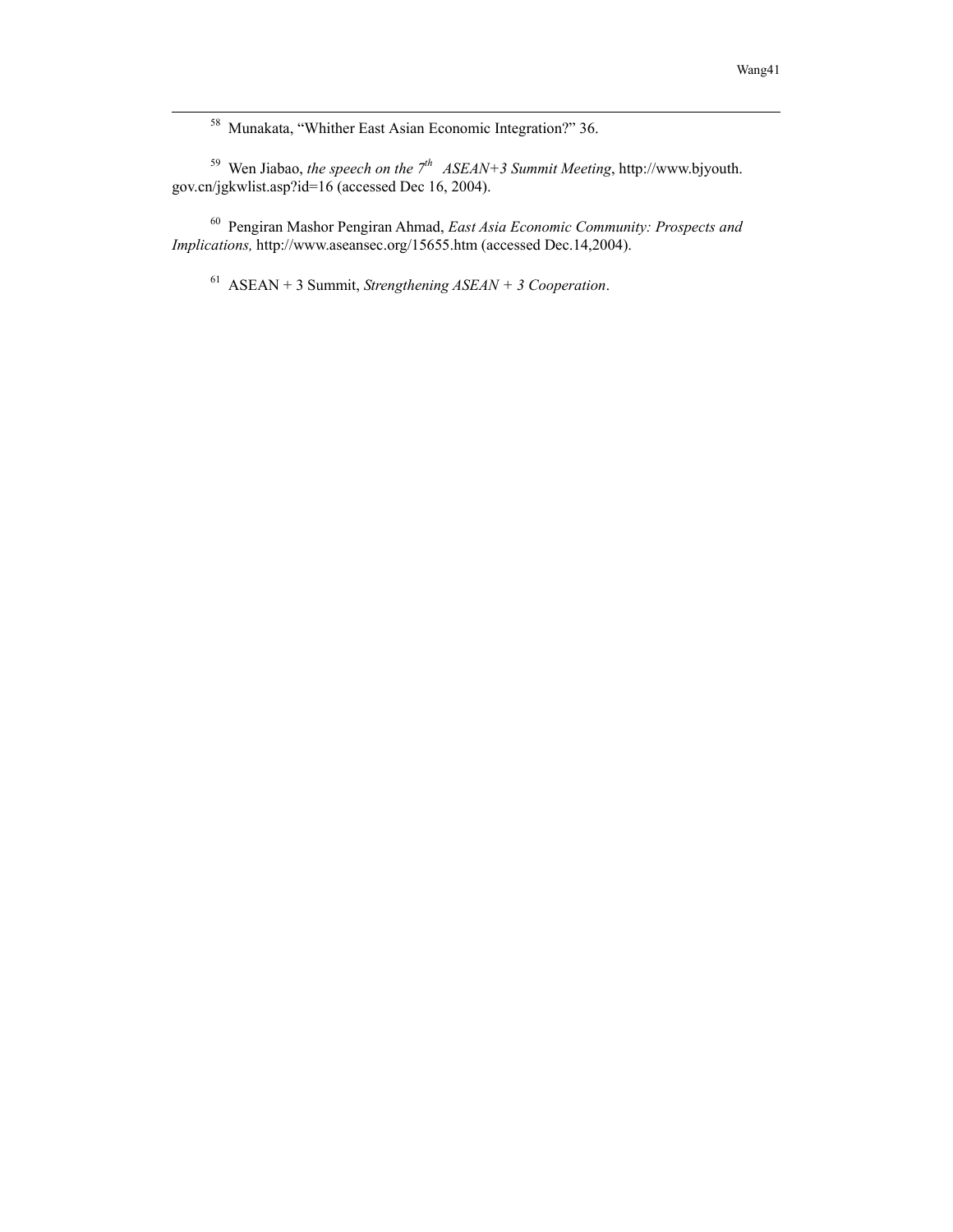#### **Bibliography**

- Ahmad, Pengiran Mashor Pengiran. *East Asia Economic Community: Prospects and Implications,* http://www.aseansec.org/15655.htm
- ASEAN Secretariat. *ASEAN-China Dialogue*. http://www.aseansec.org/5874.htm
- ASEAN, Chairman's Statement of the 8th ASEAN + 3 Summit. *"Strengthening ASEAN + 3 Cooperation"*, Vientiane, 29 November 2004, http://www.aseansec.org/16847.htm
- East Asia Vision Group. "Final Report of East Asia Study Group", http://www.aseansec.org/pdf/east\_asia\_vision.pdf (accessed Dec, 15, 2004)
- Economic Intelligence Unit, *Country Profile Japan 2005*, http://db.eiu.com/index.asp? layout=article&eiu\_issue\_id=348098834&eiu\_article\_id=578098857.
- Encyclopædia Britannica Article. "OSCE", "APEC", "ARF".

1

- Fukuyama, Francis. Re-Envisioning Asia. *Foreign Affairs.* Jan/Feb 2005
- Geng, Xiefeng. *New Regionalism and the Change of Asia-Pacific Regional Structures.* Beijing: Beijingdaxuechubanshe, 2003.
- Hettne, Björn and Fredrik Söderbaum." the New Regionalism Approach." *Politiea,* 17.3 (1999), <http://www.unisa.ac.za/default.asp?Cmd=View Content&ContentID=11583>
- Institute of Southeast Asia Study. *Southeast Affairs 2004,* Singapore: ISEAS, 2004.
- Iwasaki, Yoshihiro. "Monetary and Financial Cooperation in East Asia: The Way Ahead", *Asia Development Bank, Boao Forum for Asia Conferenc,*  http://www.adb.org/Documents/Speeches/2003/sp2004016.asp
- Jiabao, Wen. "the speech on the  $7<sup>th</sup>$  ASEAN+3 Summit Meeting", http://www.bjyouth.gov.cn/jgkwlist.asp?id=16
- Liu, Fu-Kuo and Philippe Regnier. *Regionalism in East Asia: Paradigm shifting*, New York: RoutledgeCurzon, 2003.
- Masahiro, Kawai. "Regional Economic Integration, Peace and Security in East Asia", *Economists Allied for Arms Reduction,* http://www.ecaar.org/Articles/kawai.pdf.

McCormick, John. *the European Union,* Colorado: Westview, 1999.